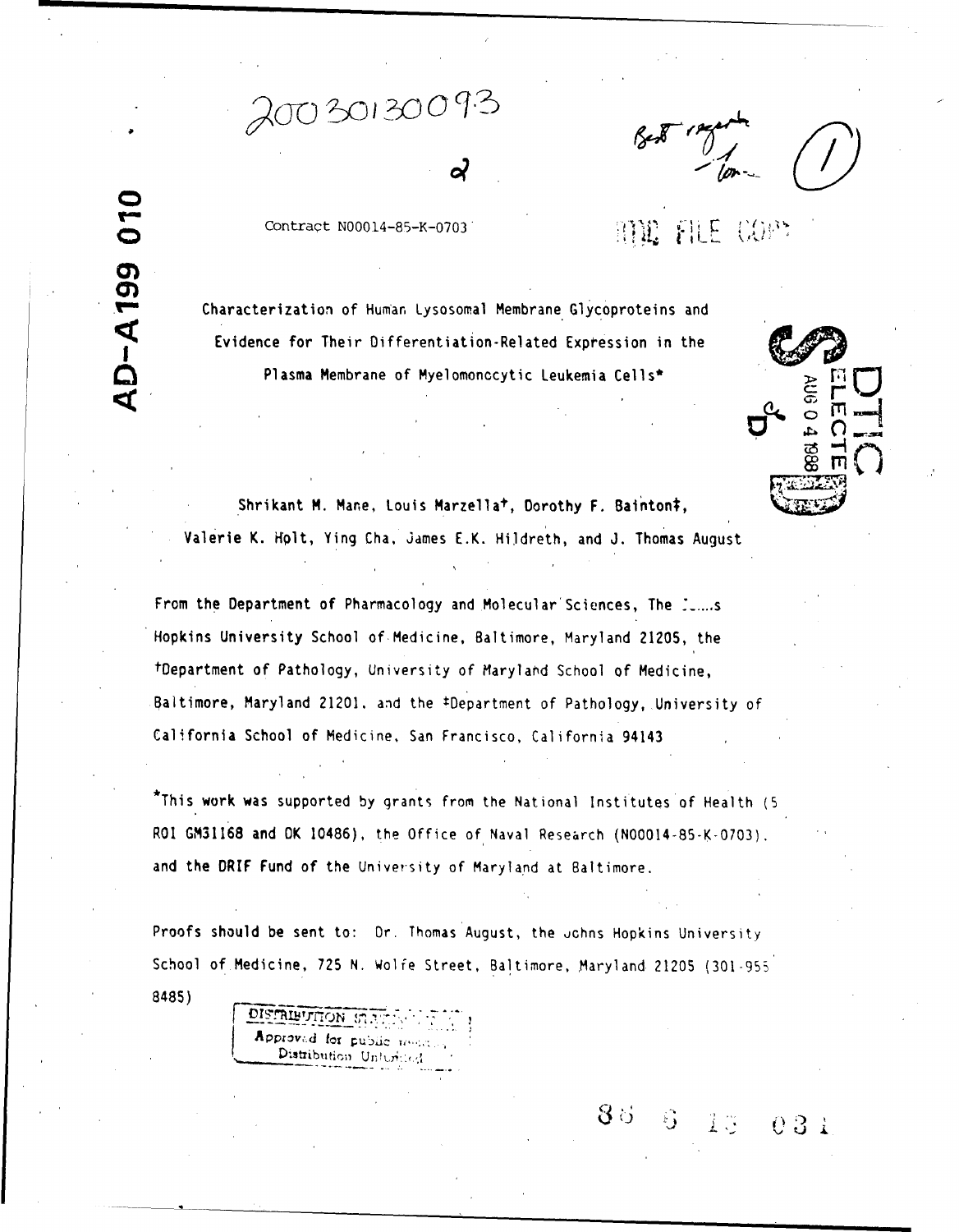# Running Title: Lysosom **1** Membrane Proteins of Human Cells

T.

per lt - -

 $A - I$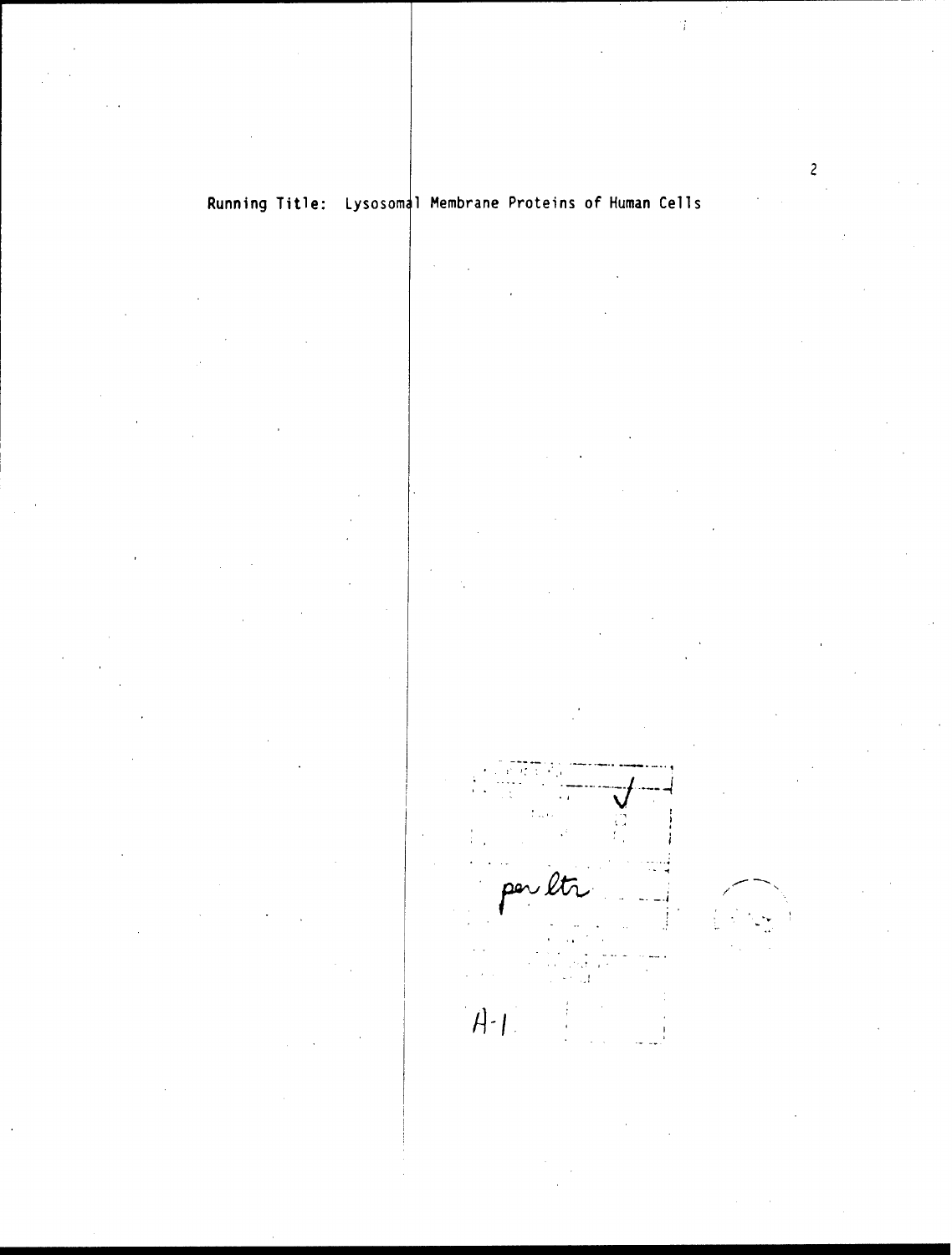**SUMMARY** 

'-Two human cell lysosomal membrane glycoproteins of '120-kDa, hLAMP-1 and hLAMP-2, were identified by use of monoclonal antibodies prepared against **U937** myelomonocytic leukemia cells or blood mononuclear cells. The two glycoproteins were purified by antibody affinity chromatography and, each was found to be a major constituent of human spleen cells, representing' **-0.05%** of the total detergent-extrictable protein. Both molecules were highly glycosylated, being synthesized as polypeptides of 40'to 45 **kDA** and cotranslationally modified by the addition of Asn-linked oligosaccharides. NH<sub>2</sub>-terminal sequence analysis indicated that each was <sup>2</sup>50% identical to the corresponding mLAMP-1 or mLAMP-2 of mouse cells. Electron microscopic studies of human blood monocytes, HL-60, and'U937 cells demonstrated that the principal location of these glycoproteins was intracellular, in vacuoles and lysosomal structures but not in the peroxidase-positive granules of monocytes. Transport of the proteins between organelles was-evidenced by their marked accumulation in the membranes of phagolysosomes. A fraction of each glycoprotein was also detected on the plasma membrane of **U937** and HL-60 cells but not on a variety of other tissue culture cells. This cell-surface expression may be differentiation-related, since the proteins were not detected in the plasma membrane of normal blood monocytes and their expression on **U937** and HL-60 cells was reduced when the cells were treated with differentiating agents. Cell-surface expression of both glycoproteins was markedly increased in blood monocytes but not in U937 cells after exposure to'the lysosomotropfc reagent methylamine HCL. indicating differences in LAMP-associated membrane flow in these cell types.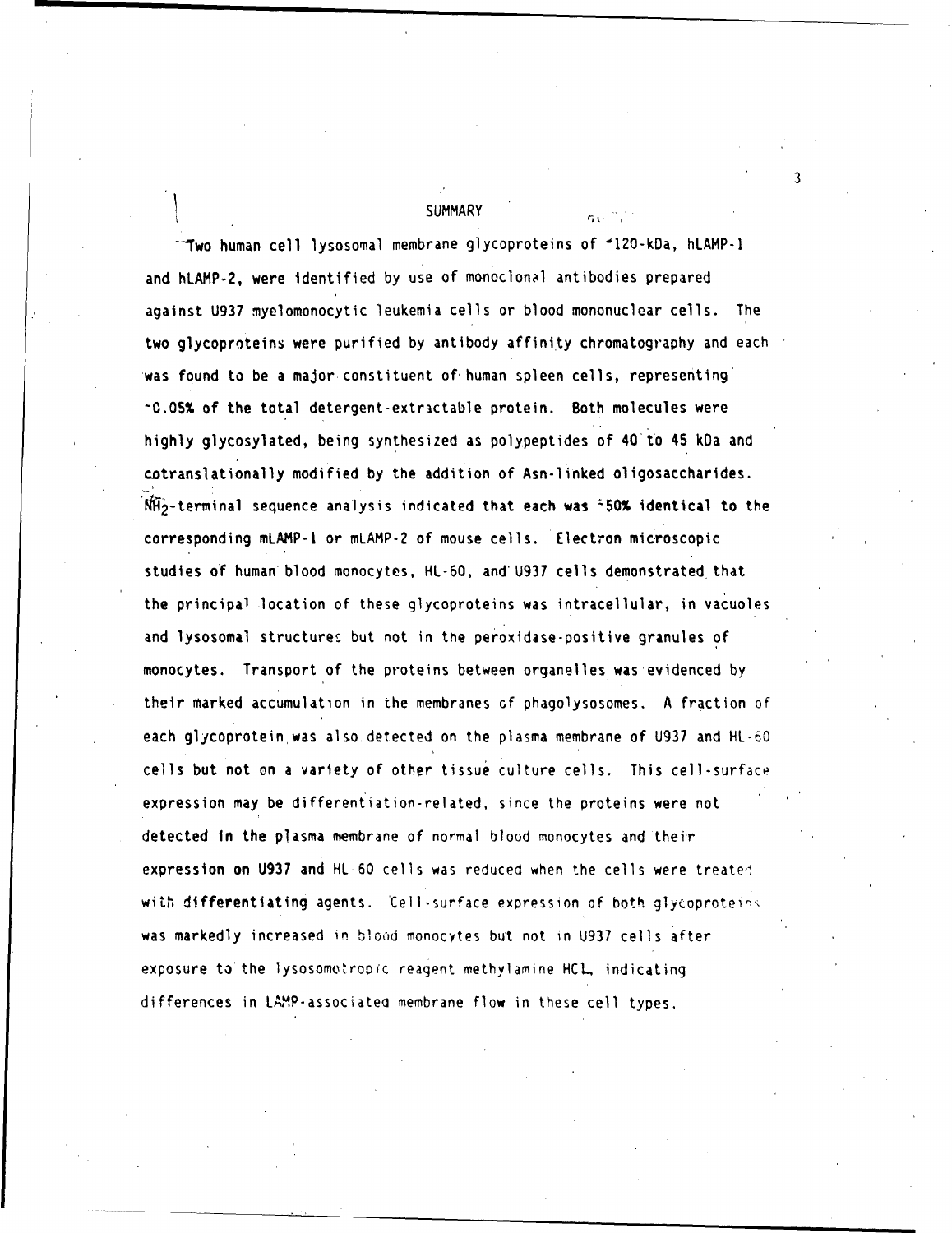#### INTRODUCTION

Glycoproteins localized in lysosomal membranes represent a newly identified family of organelle-specific molecules whose study provides a, means to approach some of the fundamental questions concerning the structure, function and biogenesis of lysosomes The number of proteins that act in this membrane is unknown; presumably they include the proton pump responsible for acidification of the organelle, as well as molecules involved in the structural, transport and receptor functions of the membrane. Studies of fractionated lysosomes suggest that there are as many as five principal molecules in the 60- to 110-kDa range (1,2), and recently several proteins of **>100** kOa have been identified and characterized: mouse mLAMP-! and mLAMP-2 (3-5), rat **lpg** 120 and **lpg 100** (6), rat LIMP I11 (7), and chicken LEPIO0 (CV-24) (8,9). In addition, molecules of **70** to 80 kOa (lpg 80 and LIMP **I1)** and 35 to 50 kDa (LIMP I) (6,7) and a molecule with properties related to an H÷,K+-ATPase (10) have been reported.

A distinguishing feature of the >100-kfa molecules is their extensive glycosylation. mLAMP **I** has been shown to contain -15% of the [ 3H]glucosamine **(11)** 'and **6%** of the [2- <sup>3</sup>H]mannoseI incorporated into an acid-insoluble fraction of NIH/3T3 and MOAY-02 cells, respectively. Each. of the >100-kDa glycoproteins is synthesized as a core polypeptide of about 40 kDa that is modified by the addition of up to 20 Asn-linked, complex-type and high mannose oligosaccharides (5-8). The modification of individual molecules is highly variable, resulting in a marked heterogeneity in apparent mass (100 to 150 kDa) of the mature clycoproteins. Kinetic analyses of the biosynthesis and movement of the newly synthesized glycoproteins (7,12) have shown that ol igosaccharide processing occurs rapidly (30 to 60 min after synthesis) as the molecules pass through the endoplasmic reticulum and Golgi cisternae and that mature molecules are there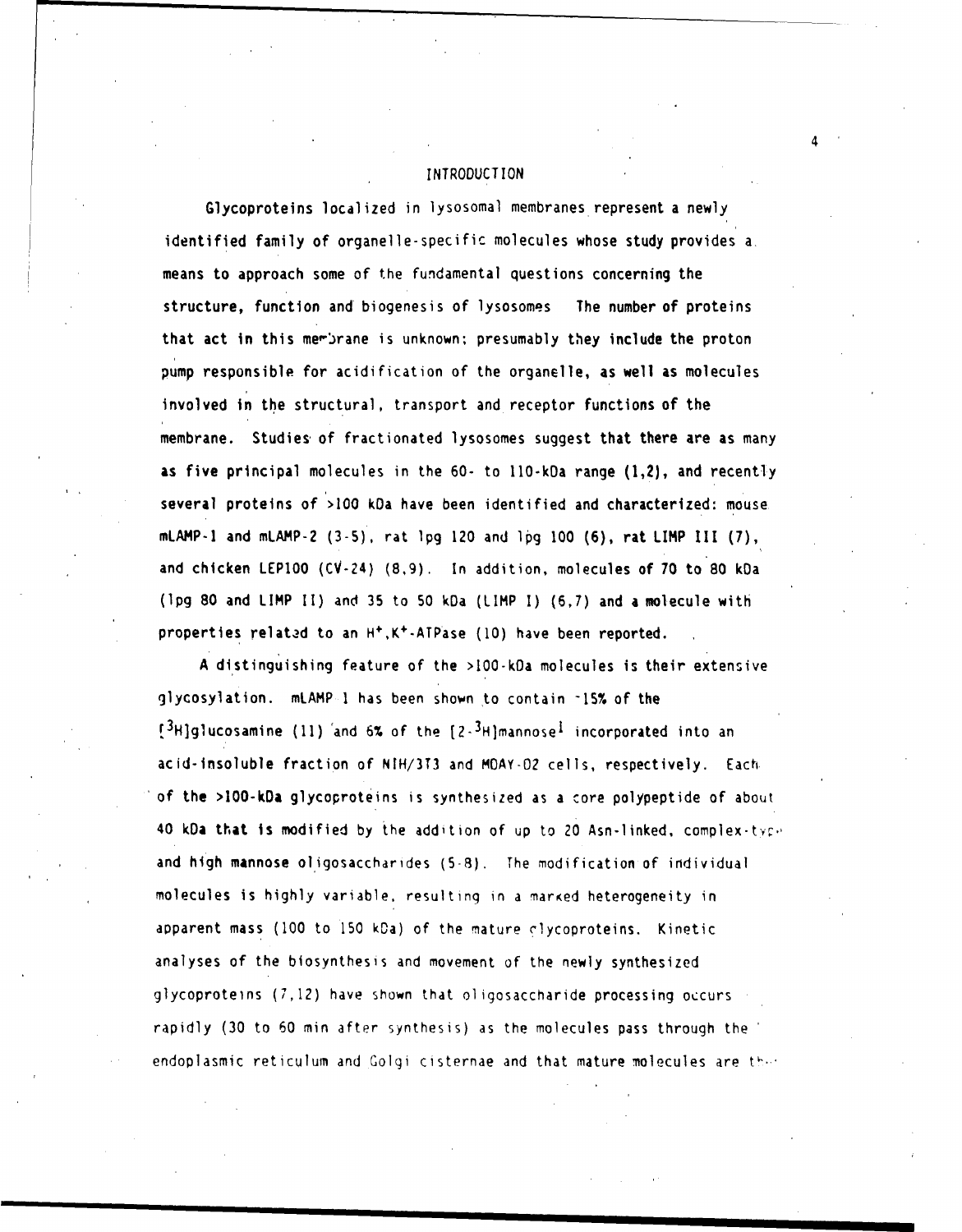targeted directly to lysosomes.

Although these glycoproteins are localized primarily in the lysosomal membrane, a small fraction  $(5%)$  of the molecules has been detected on the plasma membrane of certain cells, and a variety of data point to a potentially important role for lysosomal membrane proteins on the cell surface. LEP100 has been found on the surface of chick embryo fibroblasts, and studies of the movement of this molecule suggest a pathway of membrane flow from lysosomes through the plasma membrane and endosomes  $(8,9)$ . mLAMP-1 and mLAMP-2 have been detected on the plasma membrane of the macrophagelike P388 cells but not on NIH 3T3 cells (4), and both mLAMP glycoproteins have been found to be closely similar, if not identical, to proteins described as cell-surface differentiation and oncogenesis antigens: The mouse gp130 (P2B) glycoprotein, a highly glycosylated molecule whose expression of specific carbohydrate epit dpes at the cell surface is correlated with an increased metastatic dotential of the tumor line MDAY-D2 (13), corresponds to mLAMP-1 in  $NH_2$ -terminal sequence (14);<sup>1</sup> and Mac-3, a cell-surface marker of muuse macrophages (15), corresponds in biochemical and antigenic properties to mLAMP-2 (3). Moreover, we have recently determined by cDNA cloning and sequencing that mLAMP-1 has high sequence similarity to a polylactosaminoglycan-containing glycoprotein of human leukemia cells that has been studied as an onco-differentiation antigen  $(16,17)$ . These findings suggest a possible relationship between cellsurface expression of LAMP molecules, the state of differentiation of particular cell types, and the phenotypic properties of the cells.

In this report we describe the identification and characterization of two human cell lysosomal membrane glycoproteins, hLAMP-1 and hLAMP-2. The biochemical properties of these hLAMP adlecules, including their NH2terminal amino acid sequences, are highly similar to the corresponding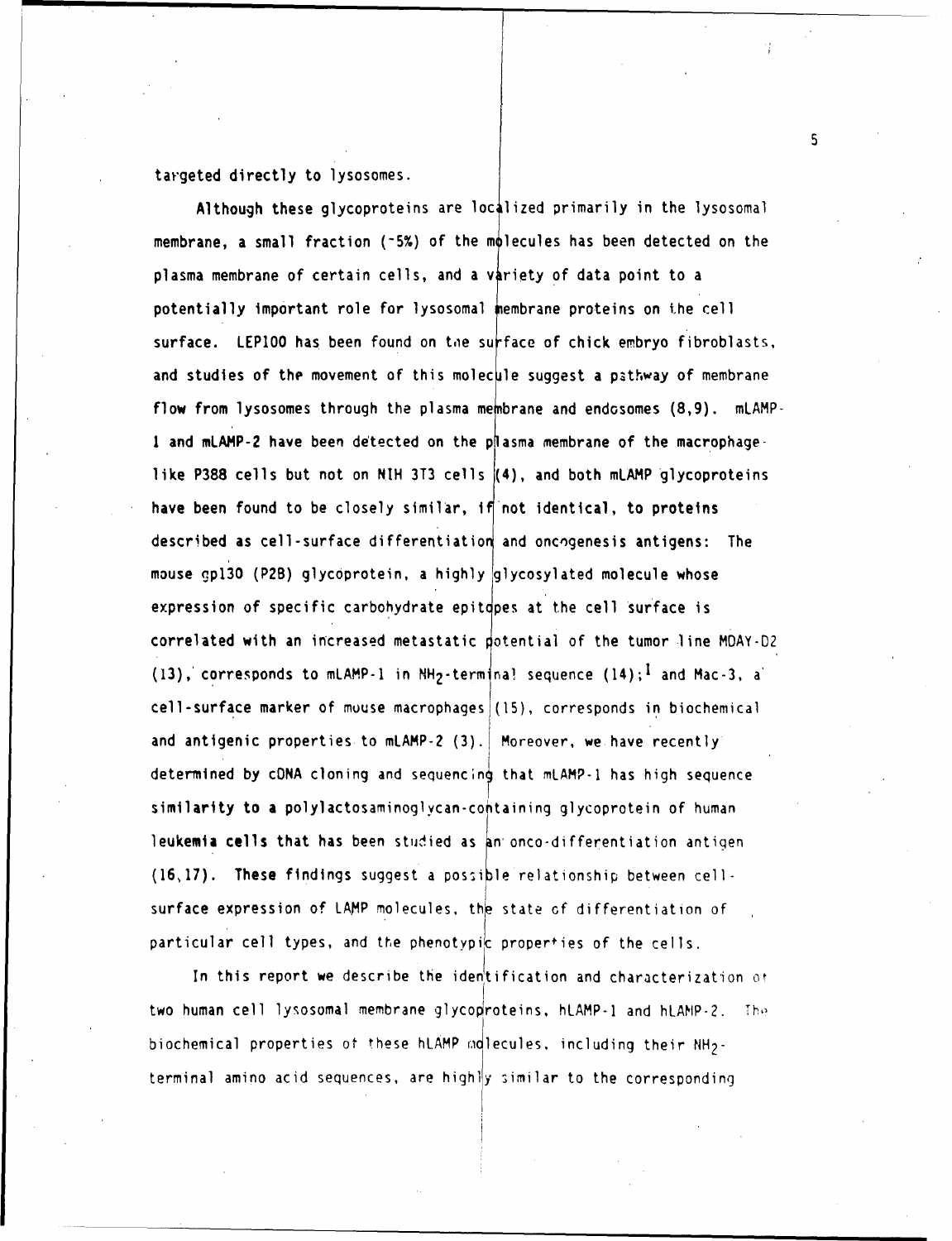murine mLAMP-I and mLAMP-2 molecules (3,5). In addition, hLAMP-1 has sequence identity to the human leukemia cell polylactosaminoglycancontaining glycoprotein (16), establishing this leukemia cell molecule as a lysosomal membrane component. We have also investigated the cell-surface expression of the hLAMP glycoproteins and find evidence for membrane flow from hLAMP-positive vesicles to the plasma membrane in **U937** and HL-60 myelomonocytic leukemia cells that was not detected in a variety of other tissue culture cells or normal peripheral blood monocytes.. The concentration of the glycoproteins on the plasma membrane of **U937** cells was not affected by exposure to the lysosomotropic agent methylamine HCI but was reduced when the cells were converted to the. Mac-I-positive, differentiated phenotype by treatment with phorbol myristate acetate (PMA). <sup>2</sup>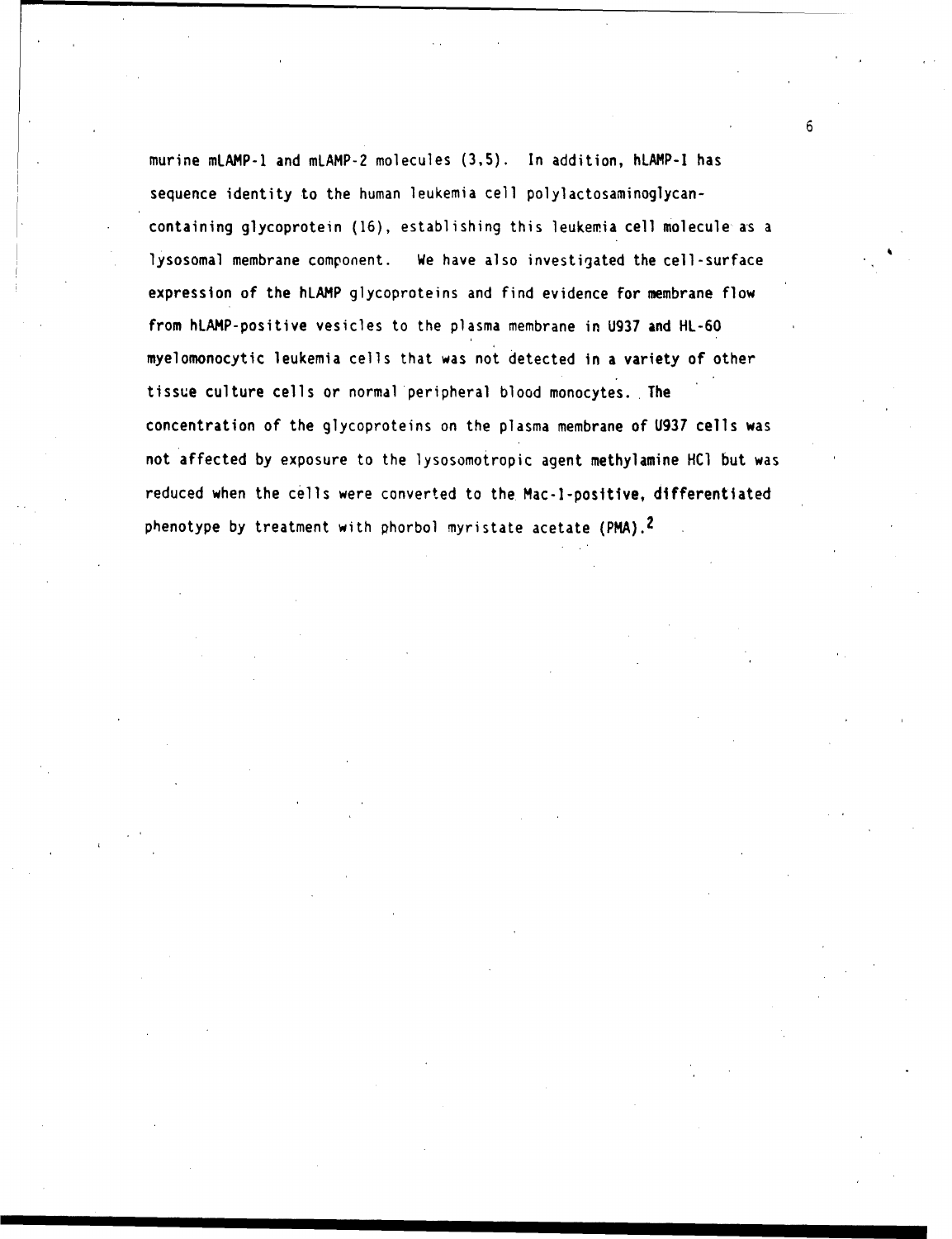## EXPERIMENTAL PROCEDURES <sup>3</sup> RESULTS <sup>3</sup>

Cellular Localization of the Antigens - The localization of hLAMP-1 and hLAMP-2 in various human cells was analyzed by transmission electron microscopy and colloidal gold immunolabeling of ultrathin frozen sections. The hLAMP glycoproteins were predominantly localized in membranes of secondary lysosomes and in other smaller vacuoles and multivesicular bodies that may be precursors to the formation of secondary lysosomss. There was no significant difference observed between the localization c<sup>-</sup> hLAMP-1 and hLAMP-2'in any of the cell types examined.

In monocytes the hLAMP antigens were present in moderetely sized, clear vacuoles, some of which contained granular or membranous materia. (Fig. 5). The proteins were not detected in the plasma membrane, Golgi cisternae, or coated vesicles, nor were they found in the azurophil grantss, which contain large amounts of lysosomal enzymes and correspond to primary lysosomes. The surprising absence of hLAMP antigens from the azurophil granules suggests that'these structures are bounded by membranes characteristic of secretory granules or that they represent primary, lysosomes with a biosynthetic pathway different from that of LAMP-positive vesicles.

HL-60 cells (Fig. 6) contained small amounts of the antigens in tubular and vesicular structures and higher amounts in large vacuoles. Some of these vacuoles resembled multivesicular bodies and others contained numerous membrane whorls; the latter have been shown to be autophagic vacuoles because they contain endogenously synthesized peroxidase (45).

The hLAMP proteins in U937 cells were predominantly associated with cytoplasmic vacuoles that were often grouped in clusters and contained electron-dense material. The diameter of these vacuoles ranged frcm **3.1** •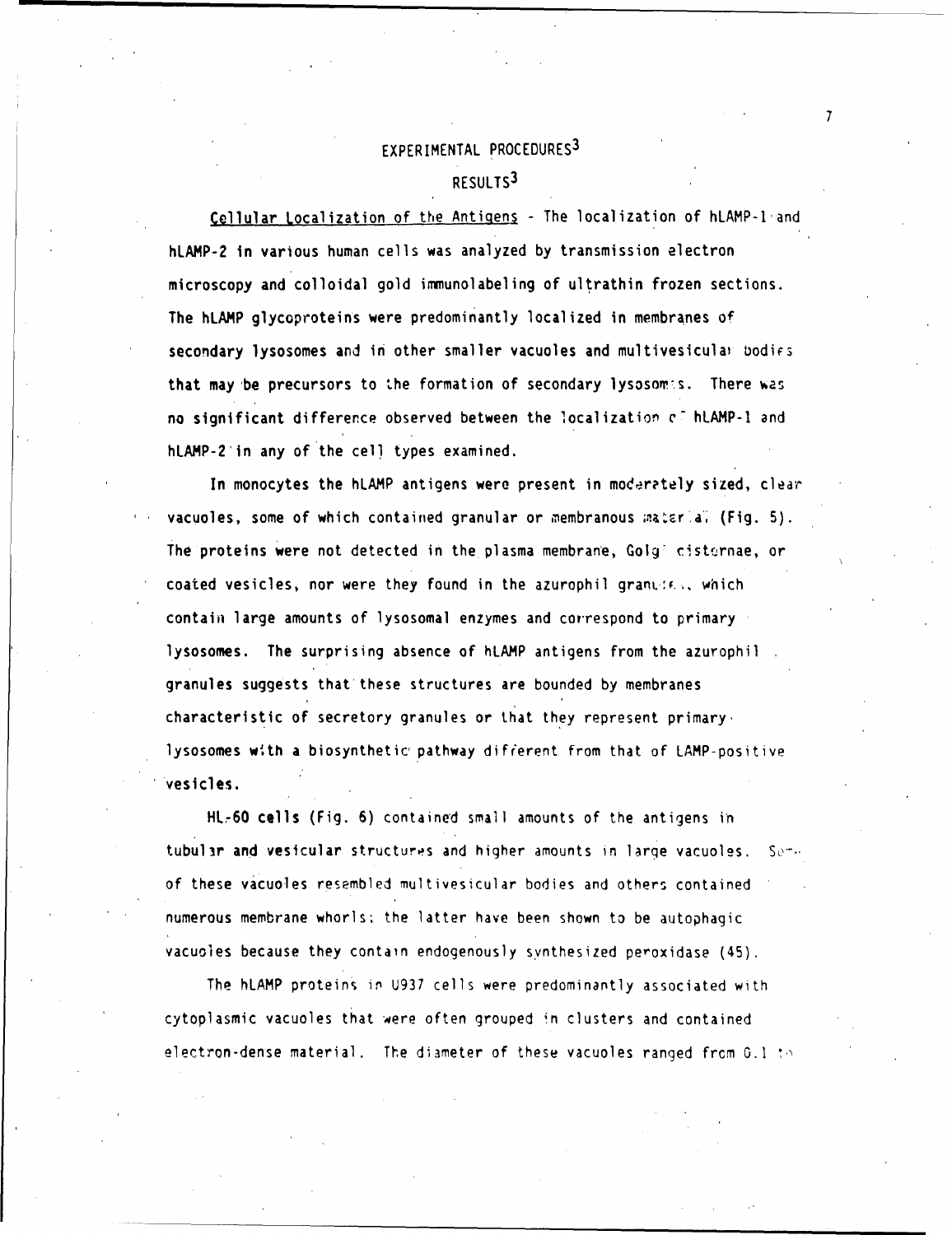0.4 um. By criteria of size, shape, and lumenal content these vacuoles resembled typical lysosomal dense bodies and a heterogeneous population of vacuoles that were best visualized in glutaraldehyde-fixed conventional ultrathin plastic sections.

The lysosomal localization of the glycoproteins was also indicated by the typically perinuclear staining pattern observed by immunofluorescence microscopy, the selective labeling of phase-dense granules of cells from patients with mucolipidosis II (I-cell disease), and by the colocalization of the antigens to sites of acridine orange uptake, confirming their presence in acidic vacuoles (data not shown). This lysosomal specificity has made it possible to use the anti-hLAMP monoclonal antibodies to distinguish lysosomal from peroxisomal membranes (46).

Membrane Flow of hLAMP Glycoproteins During Phagocytosis - Evidence for vertical flow of hLAMP-positive vesicles to phagosomes was obtained from studies of the phagocytosis of opsonized sheep erythrocytes by U937 cells (Fig. 7). A marked accumulation of the anti-hLAMP antibodies was observed at the membrane surrounding phagocytosed erythrocytes. Many of the phagolysosomes contained quanti.ies of antigen far in excess of the apparent number of antigenic sites present in individual LAMP-positive vacuoles, suggesting the incorporation **of** multiple hLAMP-positive membranes into the phagosomes. Some vacuoles containing sheep erythrocytes were unlabeled despite the presence of contiguous labeled lysosomes; these unlabeled vacuoles may represent the early prelysosomal stage of phagocytic uptake. Antibody did not bind to extracellular sheep erythrocytes, and there was no significant labeling of other cellular structures, including the plasma membrane. No labeling was observed when control serum or buffer replaced the specific antibody.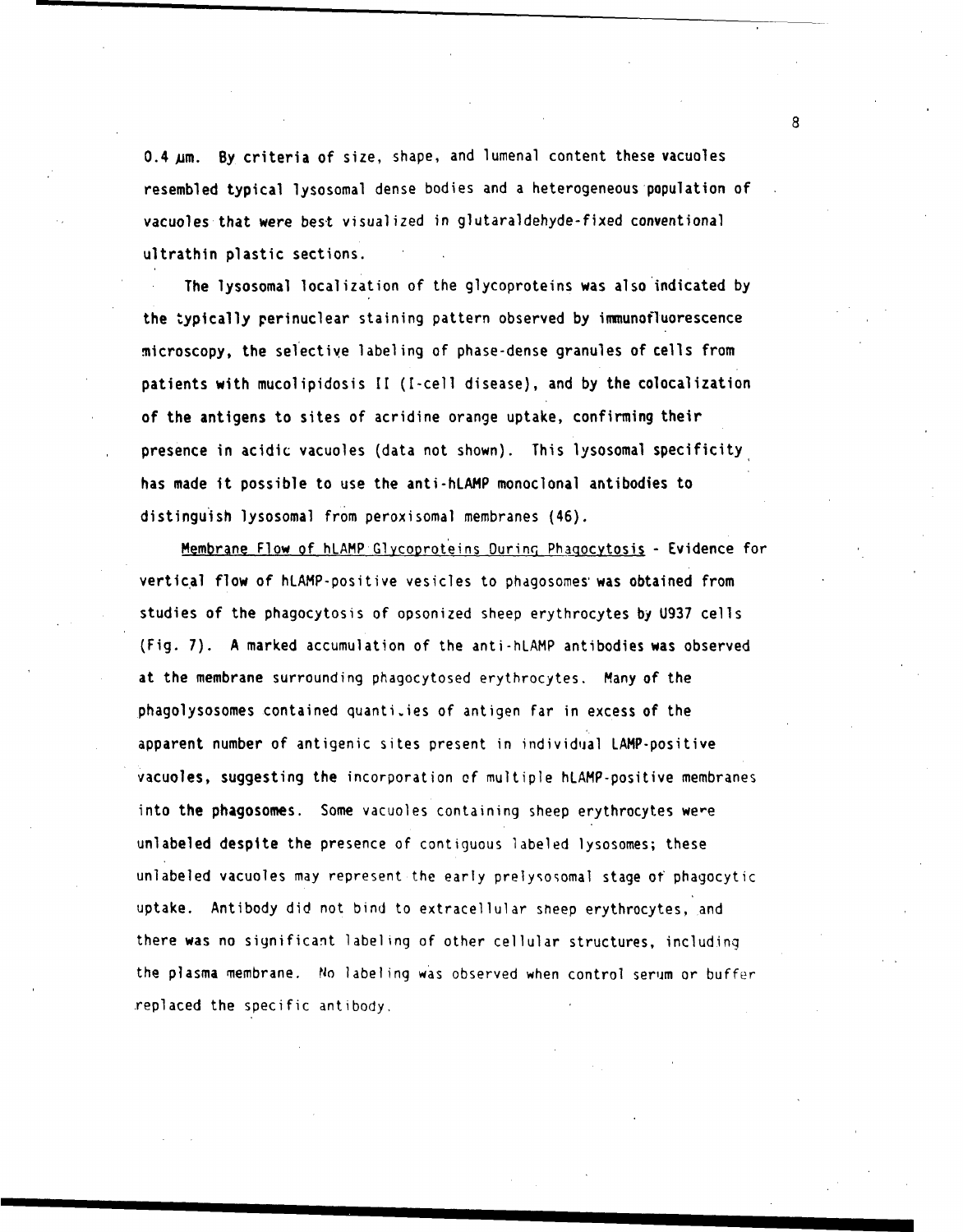hLAMP Expression in the Plasma Membrane of Myelomonocytic Leukemia Cells - Although neither of the hLAMP antigens was found on the plasma membrane,by electron microscopy, both molecules were readily detected on the surface of intact **U937** cells by flow immunocytofluorimetry (see below), by indirect immunofluorescence microscopy, and by vectorial labeling with <sup>125</sup>I followed by immunoprecipitation (data not shown). The fraction of the total hLAMP-1 or hLAMP-2 antigen present on the surface of U937 cells was small; quantitative antibody binding studies showed that the amount of antigen detected on intact cells was -5 % of that present in detergent extracts of cells or in cells treated with saponin to permit entry of antibody. Failure to detect the antigens on the plasma membrane by electron microscopy can be attributed to their relatively low concentration at this site, combined with the low efficiency (-15%) of immunogold labeling of the plasma membrane when frozen sections are used (47,48).

The concentration of hLAMP molecules present in the plasma membrane of U937 cells was markedly reduced in cells treated with the phorbol ester PMA, which induces differentiation of these myelomonocytic leukemia cells to macrophage-like cells (49,50) (Fig. 8). In the absence of PMA, **U937** cells analyzed by flow cytofluorimetry showed a well-defined shift in fluorescenc• intensity when incubated with anti-hLAMP-1 or anti-hLAMP-2 monoclonal antibodies and fluoresceinated rabbit anti-mouse IgG, with -50% of the cell; moving out of the negative gate. The low intensity staining of these cells was similar to that seen after incubation with antibodies recognizing the myeloid differentiation antigen **CD11b** (Mac-lc/CR3) (51) or the lymphocyte antigen CD18 (LFA-1  $B$ ) (Fig.  $B$ ). In U937 cells treated with PMA, the plasma membrane expression of hLAMP-1 and hLAMP-2 was reduced to background level. This decreased expression of the hLAMP antigens contrasted sharply with the differentiation-related increase in cell-surface CD11b (Mac-1  $\alpha$ ) and CD18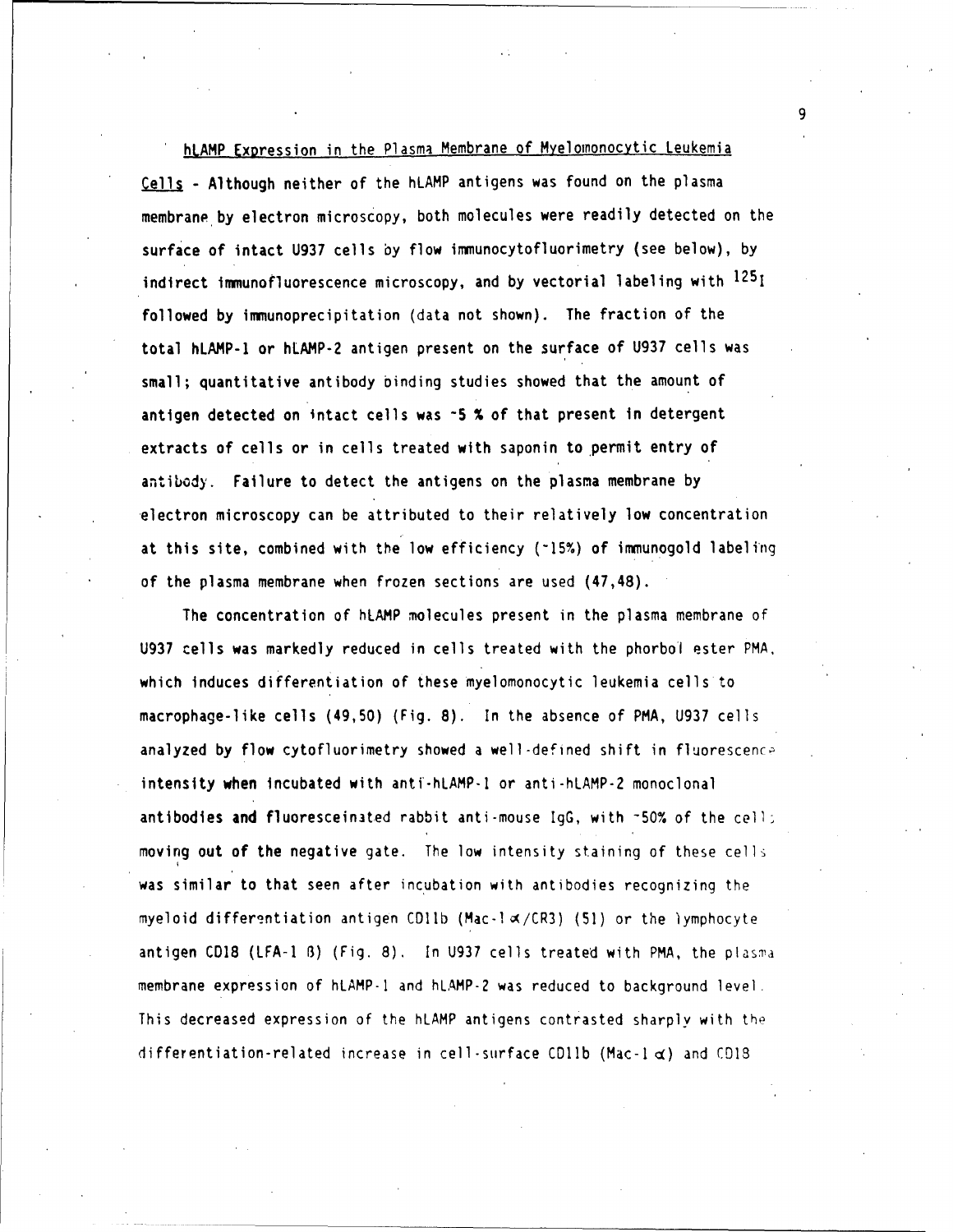(LFA-1 B) produced by PMA treatment (as previously described [50]) and with the reported Increase in plasma membrane expression of a variety of cell receptors resulting from increased fusion of intracellular membrane pools with the cell surface  $(52)$ .

The extent of hLAMP expression on the surface of **U937** cells was not affected by the lysosomotropic'agent methyl amine HCl, which accumulates in lysosomes and. other acidic intracellular compartments, producing an increase in Intralysosomal pH and inhibition of vacuolar function .(53). fn repeated experiments, a range of concentrations of the drug did not appreciab'y alter the fluorescence intensity observed for the hLAMP antigens, in the presence or absence of PMA (Table IV). In contrast, approximately 90% of peripheral blood monocytes, which showed only background levels of plasma membrane hLAMP-1 and hLAMP-2 in the untreated state, became strongly positive at the cell surface for both antigens after treatment with low concentrations of. rmethylamine HCl. This response of monocytes to methylamine was similar to the increase in cell-surface expression of LEP100 produced by treatment of. chick embryo fibroblasts with chloroquine, another lysosomotropic agent (g). Based on these studies of LEPIO0, it has been suggested that a fraction of the lysosomal membrane molecules flows through the plasma membrane and that lysosomotropic agents, by perturbing the endocytotic mechanism, cause an accumulation of the lysosomal membrane glycoproteins on the cell surface. Our-results provide evidence that the localization and movement of LAMP molecules differ from one cell type to another and that, at least in U937 cells, the equilibrium of membrane exchange between LAMP-positive vesicles and the plasma membrane is not detectably altered by lysosomotropic agents.

A variety of cells, including cultured fibroblasts, peripheral blood cells (T cells, B cells, and monocytes), and other hematopoietic cell lines. showed little or no cell-surface antigen when analyzed by flow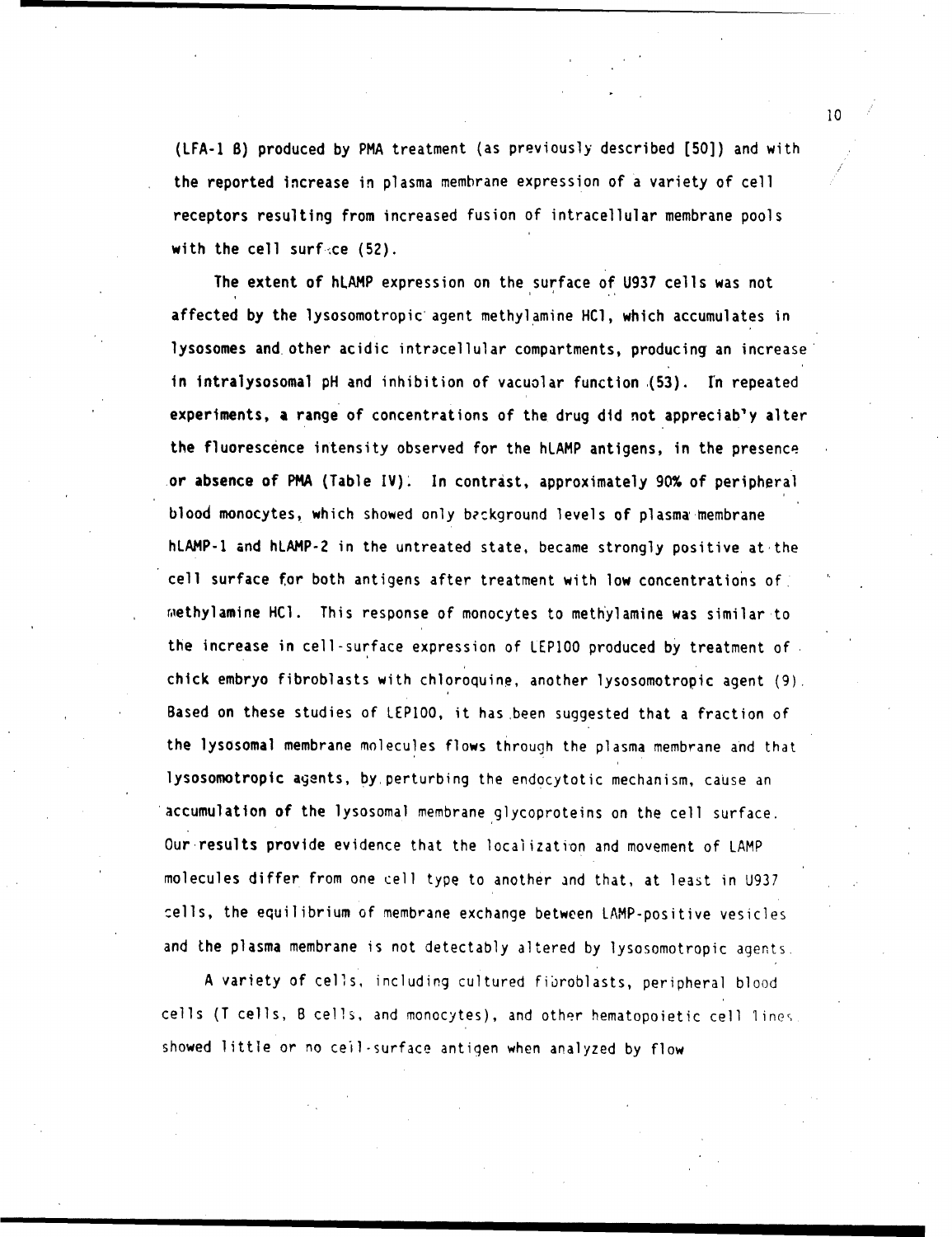immunocytofluorimetry (Table V). Only the myelomonocytic leukemia cell line HL-60 showed cell-surface antibody binding comparable to that of **U937** cells. Antigen expression at the plasma membrane was reduced to backyround levels (data not shown) when the HL-60 cells were treated vith 1.25% dimethyl sulfoxide, 'which induces differentiation of these cells to granulocytic precursors (54).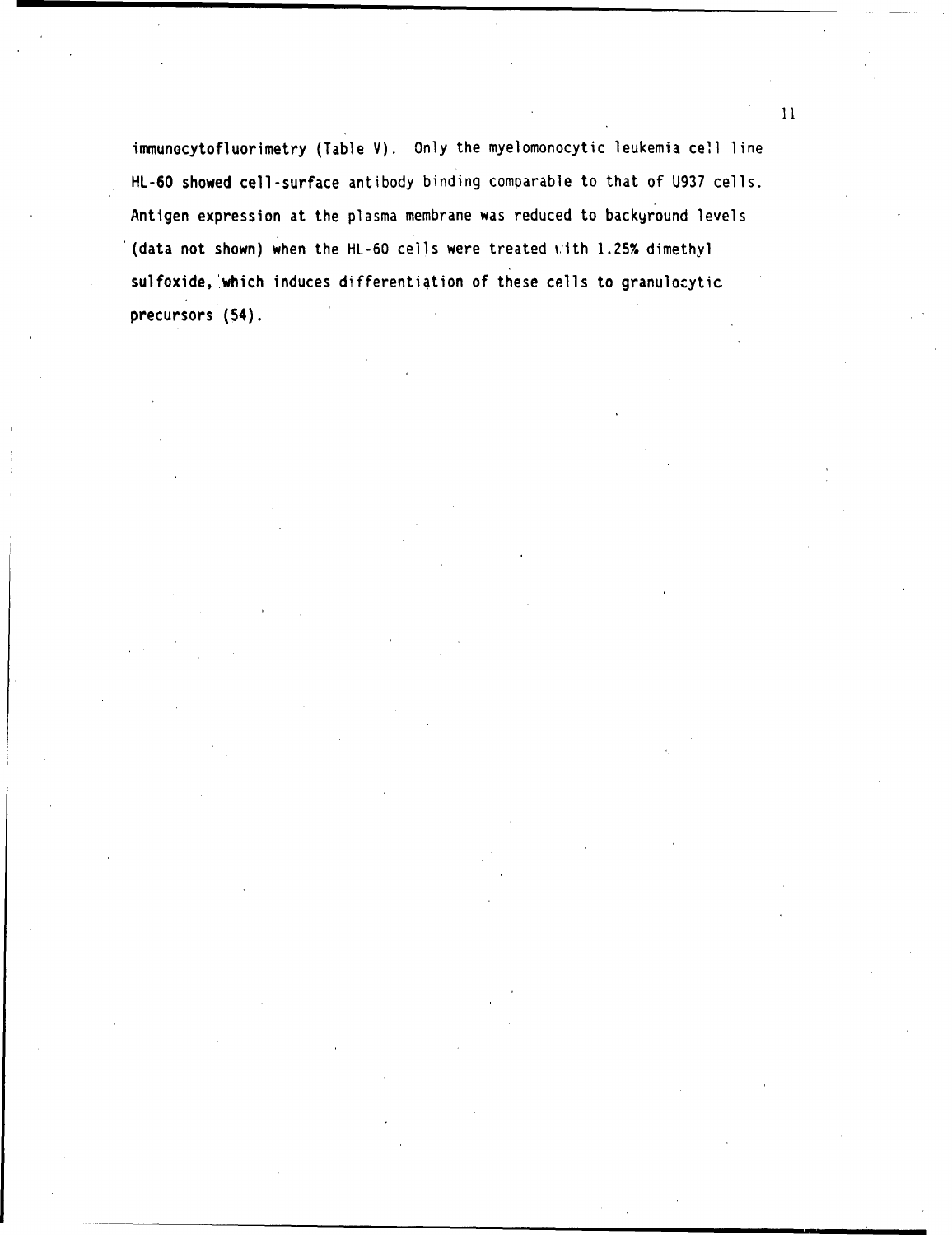#### **DISCUSSION**

Characterization of two glycoproteins of human cells that are localized primarily in the lysosomal membrane, hLAMP-1 and hLAMP-2, has shown these molecules to be highly ;imilar in biochemical properties to the previously described mLAMP-I and mLAMP-2 of mouse cells (3,5). This similarity was confirmed by amino acid sequence analysis, which showed approximately 50% sequence identity between the NH<sub>2</sub>-terminal residues of the corresponding molecules. The human ai.d mouse proteins therefore appear to be homologous molecules of different species or closely related proteins that have arisen by gene duplication. Sequence data and antigenic cross-reactivity indicate that the  $>100$ -kDa lysosomal membrane glycooroteins of rat cells (7) are also similar to LAMP-1 or LAMP-2 (unpublished data). In addition, the protein sequence deduced from a cDNA clone of chicken LEP100 (55) has -40%' identity with those of the mouse and human LAMP-I molecules (14). The LAMP-! and LAMP-2 classes of molecules thus appear to be, immunodominant antigens among the lysosomal membrane proteins (due to their high concentrations or antigenicity), or they may be more readily identified than other lysosomal membrane components by the immunochemical procedures used to select the monoclonal antibodies.

A possible role of LAMP antigens on the plasma membrane has been suggested by the observation that three cell-surface markers of differentiation or oncogenesis are highly similar or identical to the LAMP molecules. We have shown that Mac-3, originally described as a cell-surface differentiation antigen of macrophages (15), corresponds in antigenic and biochemical propert'2s to mLAMP-2 (3). We have also observed that mLAMP-1 is very similar in amino acid sequence and other biocnemical. properties to gp130 (P2B), a 130-kDa glycoprotein of mouse tumor cells  $(14)$ .  $\frac{1}{1}$  P2B is a major lectin-binding protein (leucoagglutinin) of the MDAY-2 lymphoid tumo-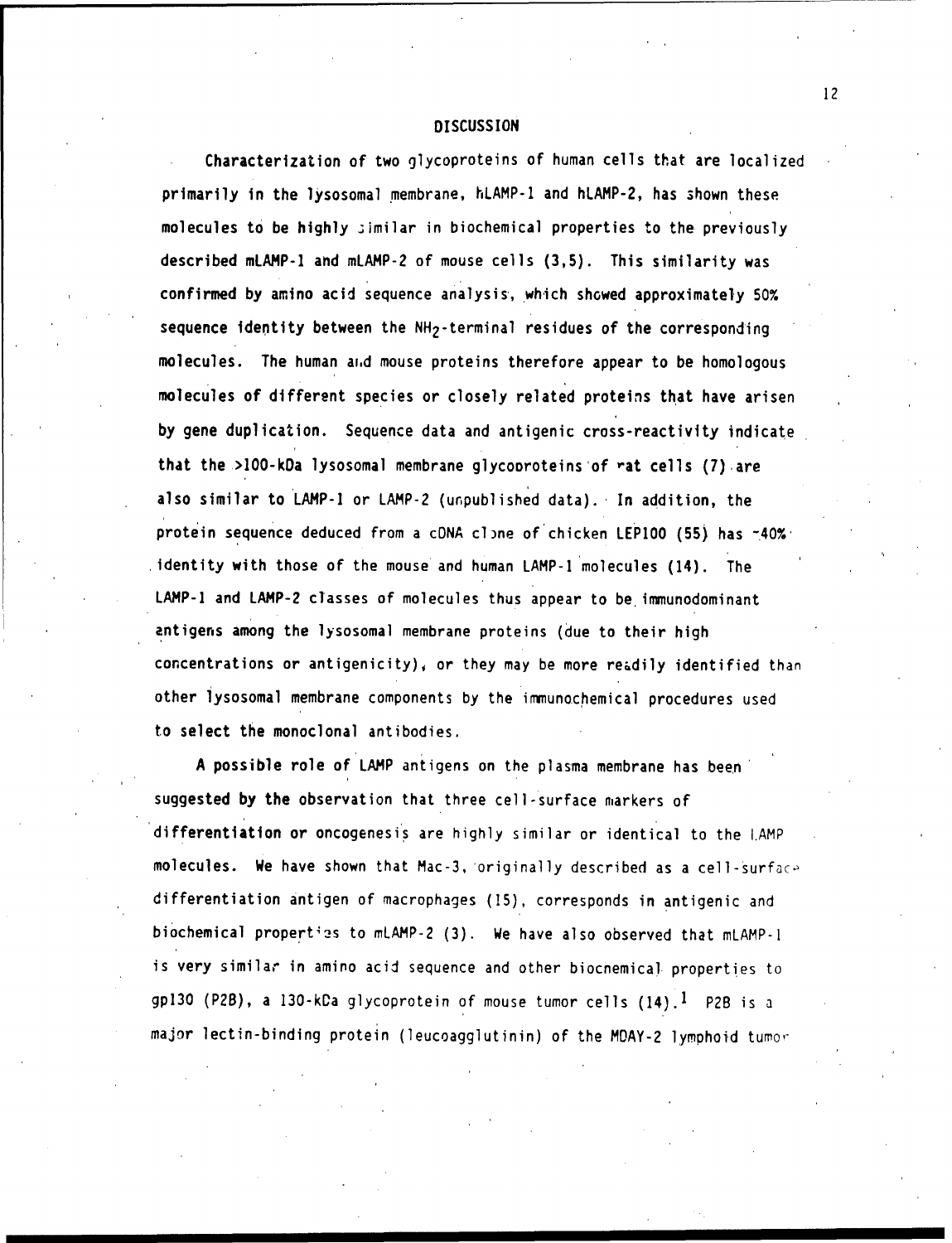cell line and contains a large fraction (>50%) of the complex-type Asnlinked oligosaccharides of this cell.<sup>1</sup> An increase in B1-6-linked branching of the Asn-linked oligosaccharides of P2B has been correlated with increased metastatic potential in certain tumor cell lines (13). Furthermore, our antisera against hLAMP-1 and MLAMP-2 have been used to precipitate purified polylactosaminoglycan-containing glycoproteins of human chronic myelogenous leukemia cells that are under investigation as onco-differentiation antigens, and the deduced.protein sequence of the leukemia cell glycoprotein reactive with anti-hLAMP-1 is identical to hLAMP-I in 23 amino acids near the NH2 -termini of the molecules (16,17). As expected, this human leukemia cell glycoprotein is also very similar to mLAMP-1: the total sequences of both proteins, as deduced from cDNA clones, are 66% identical (252 of 382 residues), with almost complete identity of the 35 amino acid residues of the putative membrane-spanning and cytoplasmic domains in the carboxyltermini of the proteins (14).

The correlations between LAMP molecules and cell-surface oncodifferentiation markers suggest that both the antigenic determinants defining these markers and the oligosaccharide moieties that may affect the phenotypic properties of certain tumor cells are borne by glycoproteins whose predominant site of expression is the lysosomal membrane. The structures of mLAMP-1 and hLAMP-I (as deduced from sequencing of cDNA clones) (14,16) indicate that  $90\%$  of each molecule, beginning at the NH<sub>2</sub>terminus and including all 18 to 20 glycosylation sites, resides in the lumen of the lysosome (56). The intralysosomal domain is followed in both proteins by a hydrophobic membrane-spanning region of 24 amino acids and a short carboxyl-terminal cytoplasmic domain. Fusion of the lysosomal membrane with the plasma membrane would place the highly glycosylated NH<sub>2</sub> terminal domain in the extracellular compartment. The cell type-specific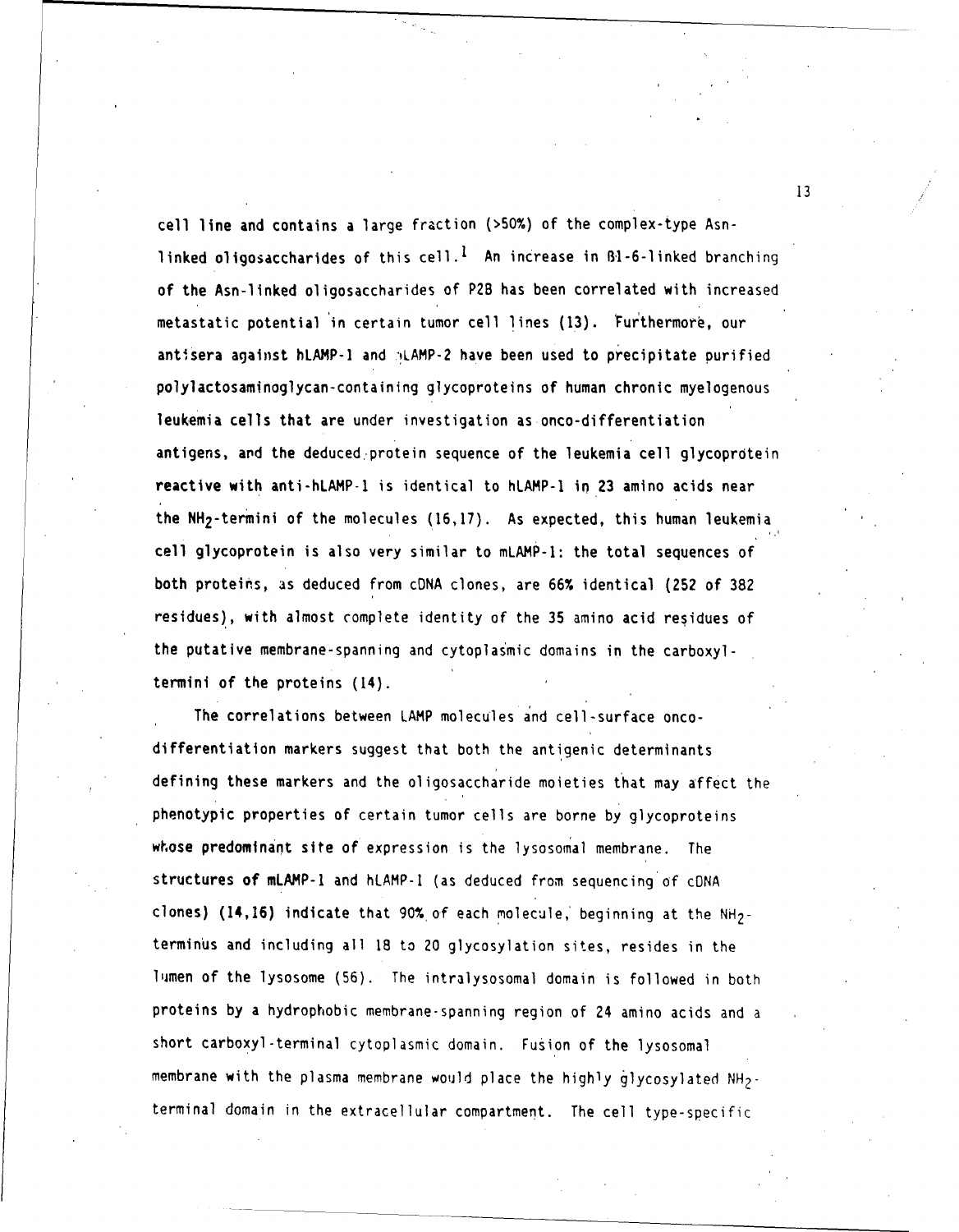expression of the LAMP antigens in the plasma membrane that we have coserved: could therefore result from a selective movement of a fraction of the molecules to the cell surface or from alterations in the Oligosaccharide composition of the molecules, or both. These possibilities are consistent with the differences in the amount of hLAMP molecules present in the plasma membrane of various human blood cells and with the reduction, in cell-surface expression induced Lj treatment with differentiating agents. They are also consistent with the marked heterogeneity in ol'igosaccharide composition of the mature LAMP glycoproteins seen in different cell types (4) and the occurrence of 81-6 linkages and polylactosaminoglycan structures  $(16)^1$  that appear to function as differentiation-specific antigenic epitopes in some cells (13,17).

The mechanisms influencing the changes in cell-surface concentration and oligosaccharide composition of the LAMP molecules may be relevant to a variety of cell processes. Protein glycosylation is altered in many differentiating and oncogenically transformed cells (57-60), and changes in, NH2 -linked oligosaccharide composition are reported to affect cell adhesion, metastasis, and immune recognition (13,17,61-63). Although the specific relationships between the surface expression of lysosomal membrane glycoproteins and these processes are not defined at present, the identification of the LAMP glycoproteins as molecules corresponding to oncodifferentiation antigens of both mouse and human cells suggests the need for a more extensive analysis of the presence and function of these glycoproteins on the surface of human cells.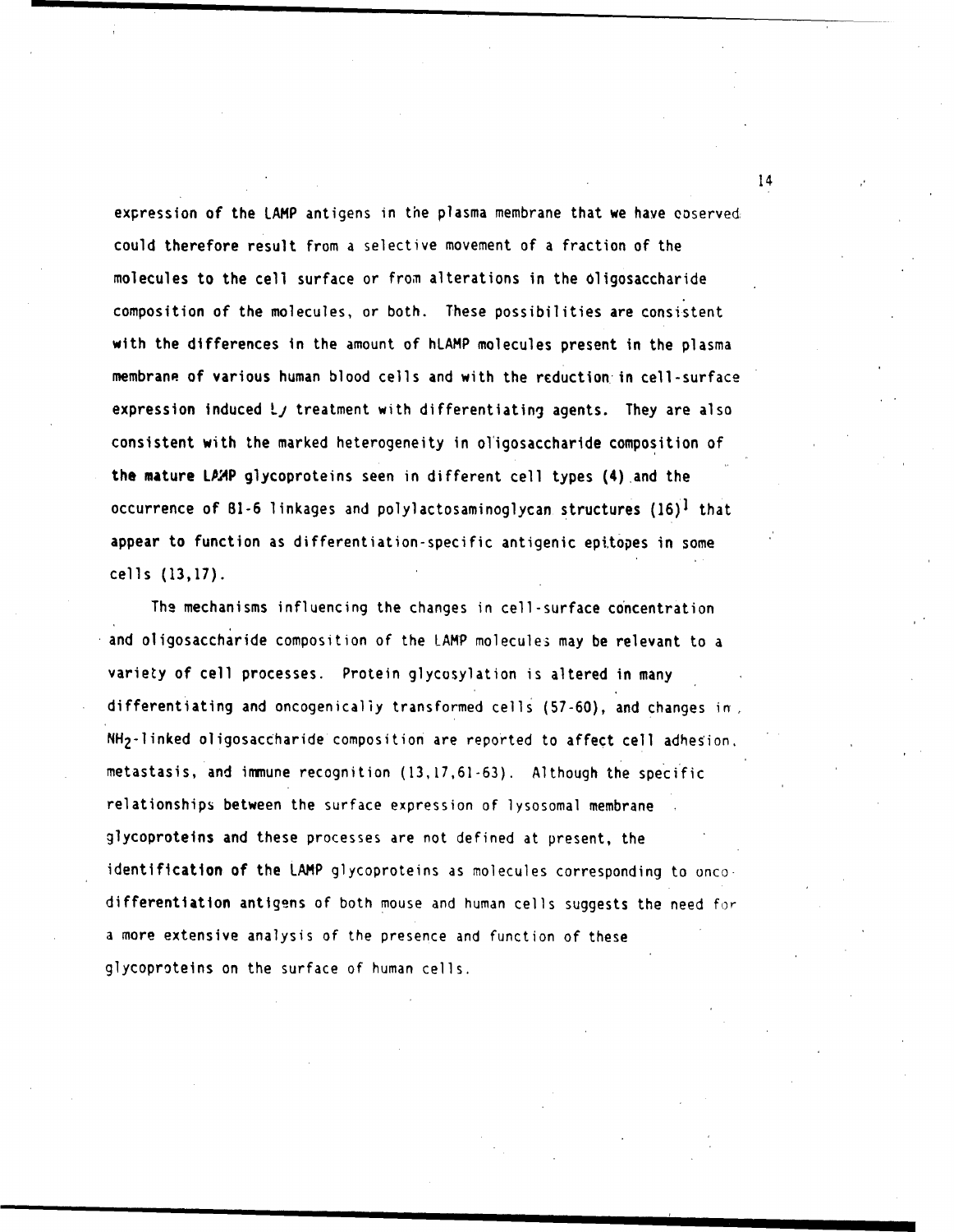## TABLE IV

Flow cytofluorimetric analysis of hLAMP antigen expression on U937 cells and peripheral blood monocytes and the effects

of PMA and methylamine **HCl**

The experiment was performed as described in Fig. 8, using the H4A3 (anti-hLAMP-1) and H4B4 (anti-hLAMP-2) monoclonal antibodies. Cell isolation and culture conditions are given in Experimental Procedures.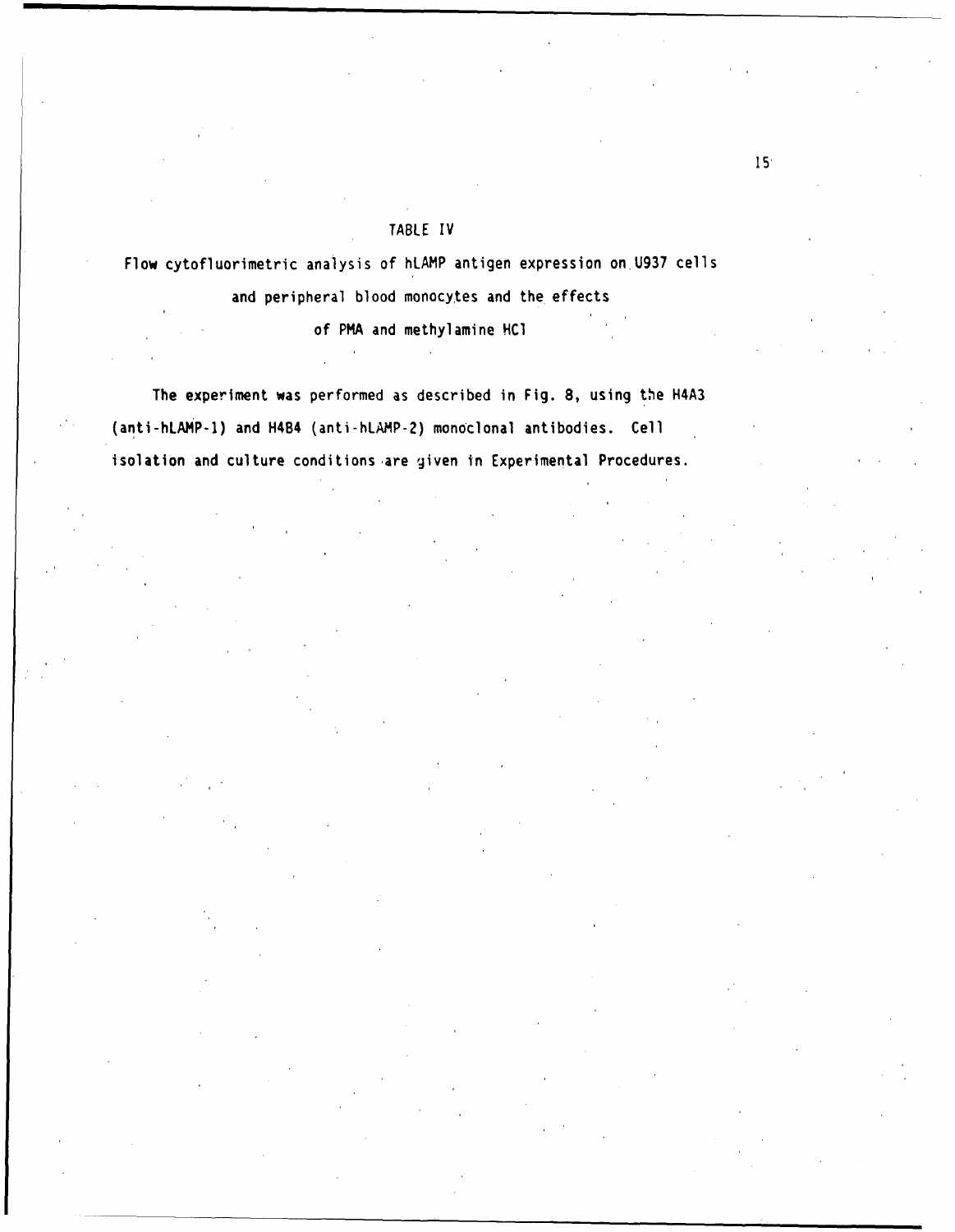| Cells       | Treatment <sup>a</sup>                                 | Antigen Expression  |                   |
|-------------|--------------------------------------------------------|---------------------|-------------------|
|             |                                                        | hLAMP-1             | hLAMP-2           |
|             |                                                        | $\overline{\chi}$   |                   |
| U937        | None                                                   | $56 \pm 18^{\circ}$ | $25 + 8^{\circ}$  |
| U937        | PMA $(1.6 \times 10^{-9} \text{ M})$                   | $10 + 1^C$          | $8 \pm 1^{\circ}$ |
| <b>U937</b> | Methylamine HCl:                                       |                     |                   |
|             | 10 mM                                                  | 35                  | 26                |
|             | 15 mM                                                  | 40                  | 19                |
|             | 20 mM                                                  | 53                  | 39                |
|             | 25 mM                                                  | 62                  | 43                |
| U937        | PMA (1.6 X 10 <sup>-9</sup> M) and<br>Methylamine HCl: |                     |                   |
|             | 10 mM                                                  | 15                  | 14                |
|             | 15 mM                                                  | 19                  | 13                |
|             | 20 mM                                                  | 19                  | 15                |
|             | 25 mM                                                  | 18                  | 14                |
| Monocytes   | None                                                   | $7 \pm 3^{\circ}$   | $4 \pm 3^{d}$     |
| Monocytes   | Methylamine HCl:                                       |                     |                   |
|             | 10 mM                                                  | 91                  | 85                |
|             | 15 mM                                                  | 94                  | 91                |

TABLE IV, con't.

a Cells were treated with PMA as described in Fig. 8. For methylamine **HCl** treatment, U937 cells or normal monocytes were washed with C-RPMI and then suspended at 10<sup>6</sup> cells/ml in C-RPMI. Ten ml of cell suspensions containing varying concentrations of methylamine **HCl** were incubated overnight in 5% CO<sub>2</sub> at 37°C. The cells were then washed three times with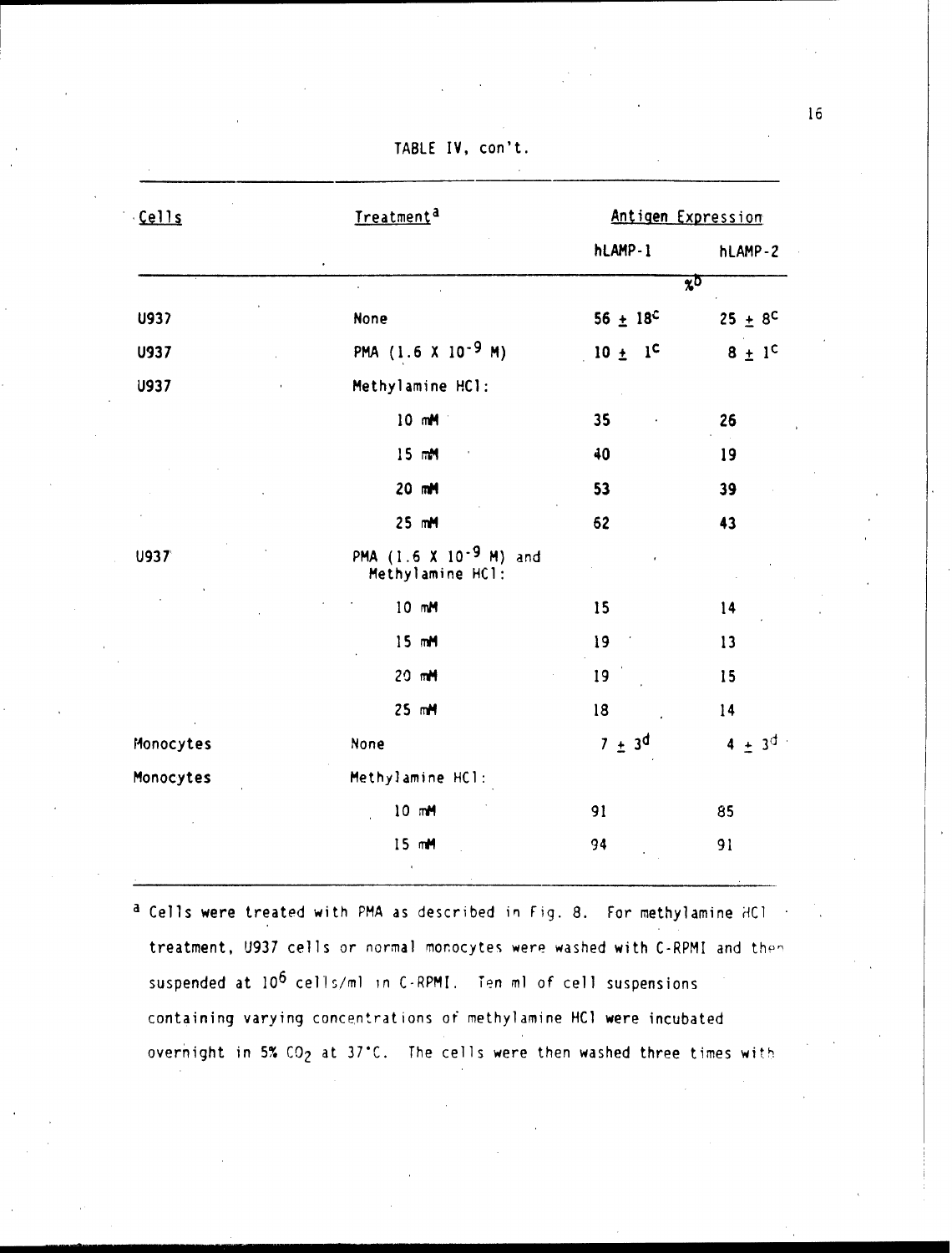C-RPMI, and dead cells and debris were removed by Ficoll-Hypaque density gradient centrifugation. Viable cells were suspended at 2 X **I07** cells/ml in C-RPMI and then analyzed as described in Fig. 8.

b Antigen expression is given as the % of total cells that move above a negative gate established at the approximate upper limit of fluorescence in the absence of primary antibody, minus the background reactivity observed with a non-relevant control IgG of the same isotype. Percentages were corrected to the nearest whole number.

c Mean and standard deviation of four experiments.

d Mean and standard deviation of two experiments.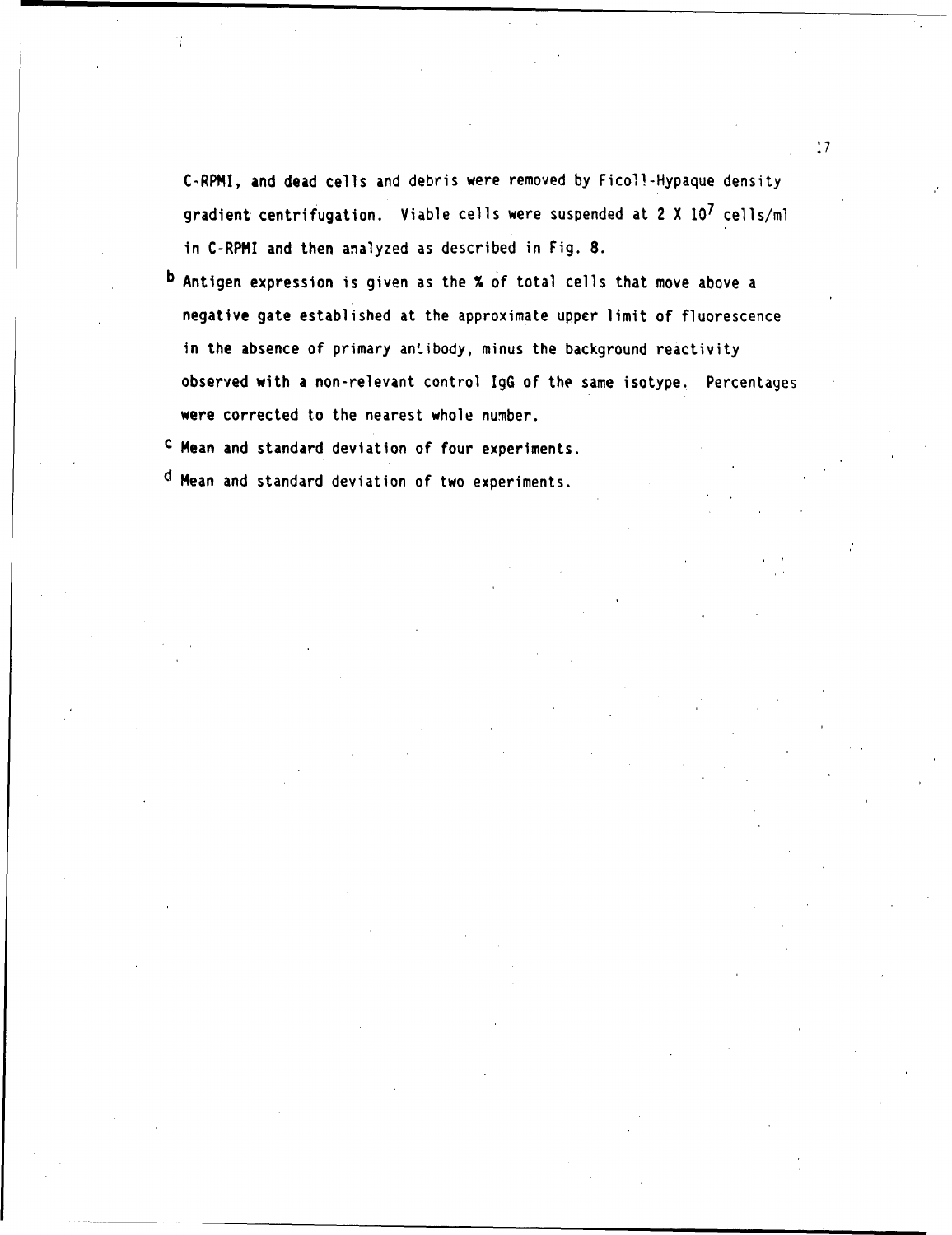## TABLE V

## Flow cytofluorimetric analysis of hLAMP antigen expression

## on various cell types

Cells were reacted with H4A3 (anti-hLAMP-1) or H4B4 (anti-hLAMP-2) as described In Table IV. Cell isolation and culture conditions are given in Experimental Procedures.

Cell Type, Anticen Expression hLAMP-1 hLAMP-2  $(\mathbf{x})$ PBMC 4 2 Monocytes 4 1 T cells **1 1** B cells and monocytes 6 3 **U937** (myelomonocytic leukemia cells) 76 27 HL-60 (myelomonocytic leukemia cells) 44 4 11. HSB-2 (T cell lymphoma) **16** 2 Molt-4 (T cell lymphoma) 3 K562 (erythroleukemia cells) 4 3 JR (human EBV transformed  $B$  cells)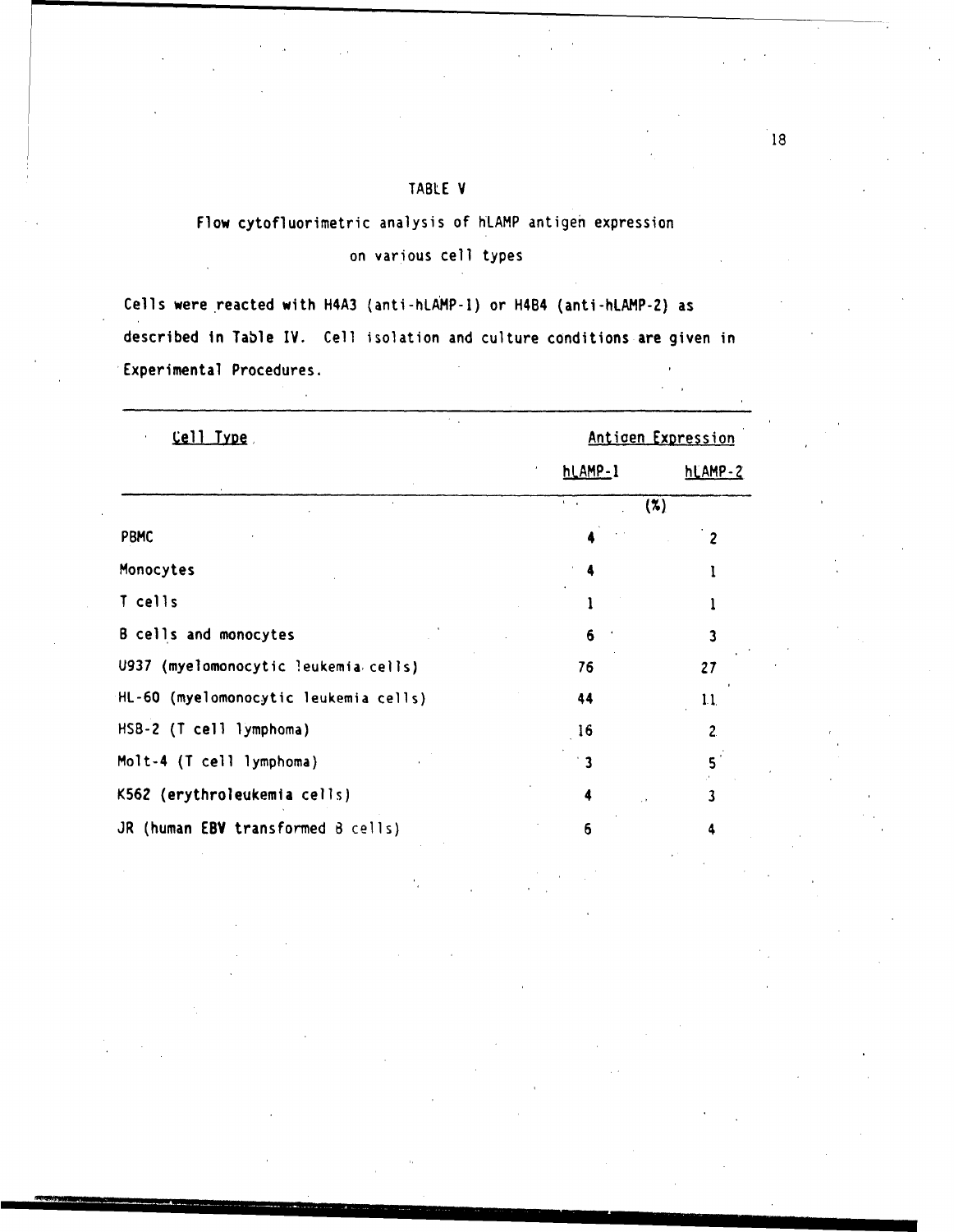## ACKNOWLEDGMENTS

 $\ddot{\phantom{a}}$ 

We thank Dr. Sam Lewis for advice concerning the electron microscopy studies, Dr. Deborah McClellan for critical reading and editing, and Ms. Catherine Will and Ms. Dana Lawrence for assistance with word processing and editing.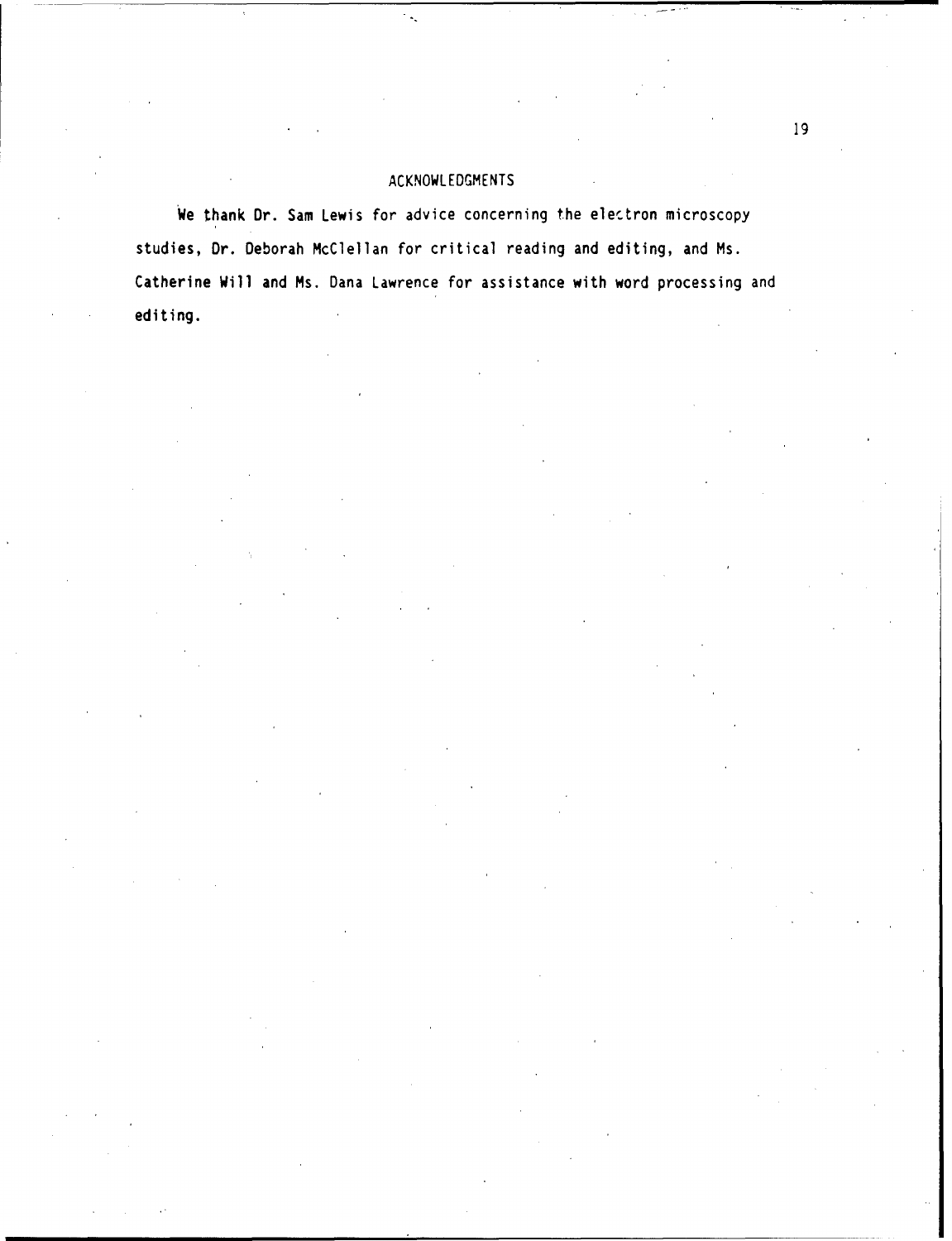#### FOOTNOTES

- 1. Laferte, S. and Dennis, J.W., 1937. Purification of two glycoproteins expressing B1-6 branched Asn-linked oligosaccharides commonly associated with the malignant phenotype (manuscript submitted).
- 2. The abbreviations used are: PMA, 12-Q-tetradecanoylphorbol-13-acetate; FCS, fetal calf serum; PBMC, peripheral blood mononuclear cells; PBS, phosphate-buffered saline; NHS, normal human serum; C-RPMI, complete RPMI 1640 medium; PMSF, phenylmethylsulfonyl fluoride.
- 3. Portions of this paper (including "Experimental Procedures,\* part of "Results," Tables **1-111,** and Figs. 1-4) are presented in the miniprint at the end of the paper.
- 4. J.W. Chen and J.T. August, unpublished data.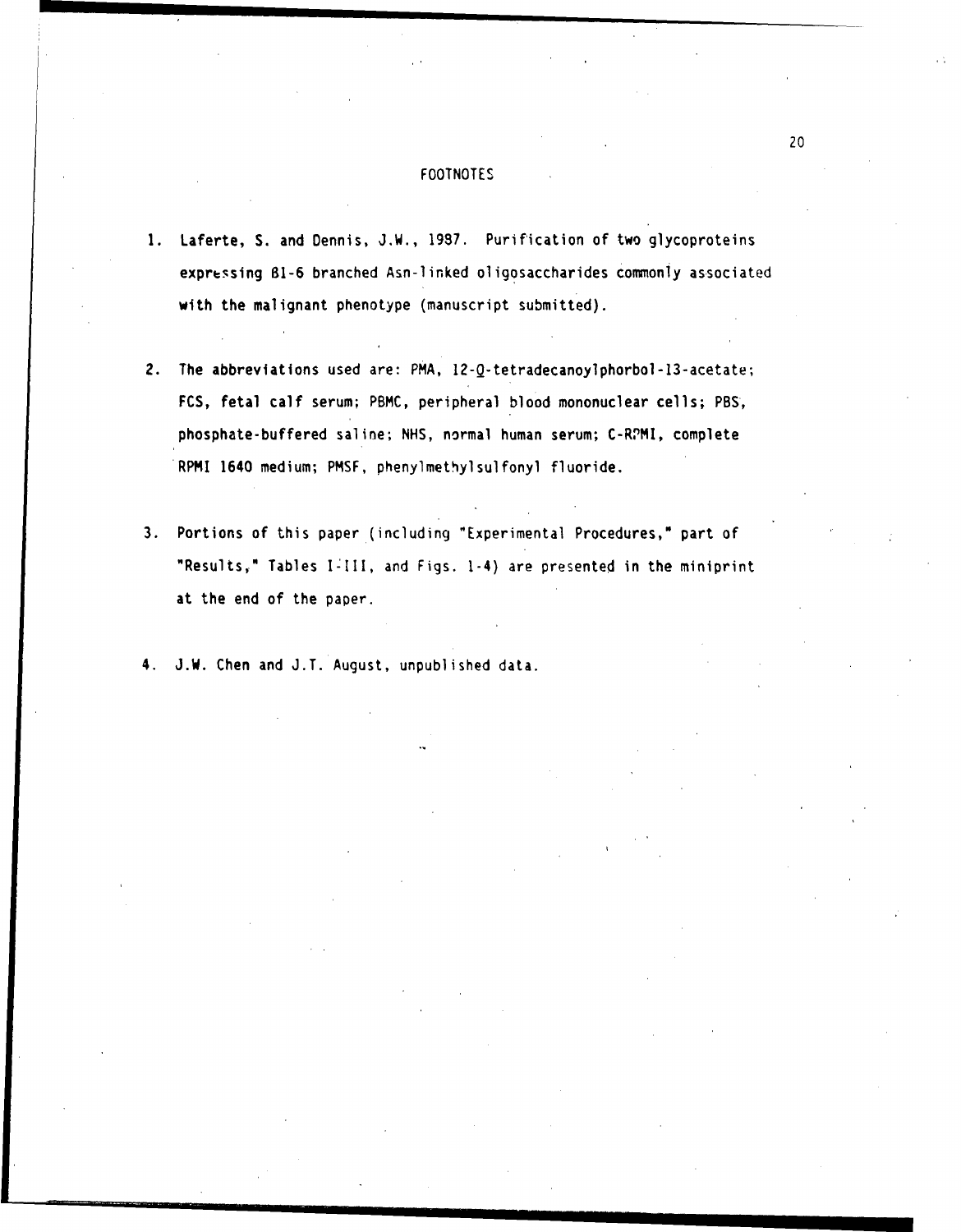#### FIGURE LEGENDS

Figure **5.** Transmission electron microscopy of frozen thin sections of human blood monocytes, illustrating the immunu gold localization of H4B4. Heparinized normal human leukocytes were sedimented in dextran and washed in Hank's balanced salt solution (Gibco). The cells were fixed in 2% paraformaldehyde and 0.05% glutaraldehyde in **0.1** M phosphate buffer (pH 7.4) for **I** h at 4C or in 4% paraformaldehyde in the same buffer for 4 to 6 h at 4C. They were then washed in the same buffer containing 5% (w/v) sucrose and stained for peroxidase activity (40) to identify peroxidase-positive granules (41). The cells were then pelleted, embedded in 2.1 M sucrose, frozen, and stored in liquid N<sub>2</sub>. Frozen thin sections were cut on a Reichert Ultracut E microtome (42). The sections were treated with purified H484 IgG primary antibody followed by goat anti-mouse Ig-gold (GAM-5), 1:50 dilution (Janssen Pharmaceutica, Beerse, Belgium); nonimmune purified mouse IgG was used as a control. Grids were stained with uranyl acetate and embedded in methylcellulose as described by Tokuyasu (43) and modified by Griffiths  $et$  al. (44). Note the presence of gold label in 3 clear vacuoles of various sizes (VI, V2, V3). VI is closely associated with. one of the stacks of Golgi cisternae that do not show detectable levels of label. Several of the peroxidase-positive storage granules (g) are evident. The inset is a higher magnification of the area containing V2 and a peruxidase-positive granule. N, nucleus; m, mitochondria; cv, coated vesicles; Gc, Golgi complex. Magnification: X 46,000; inset, X 85,000.

FiQure **6.** Transmission electron microscopy of a frozen thin section of HL-60 cells labeled with H4B4. Cells were prepared as described in Fig. 5. except that they were fixed in 4% paraformaldehyde and processed without the peroxidase procedure. The plasma membrane (pm) has no label, whereas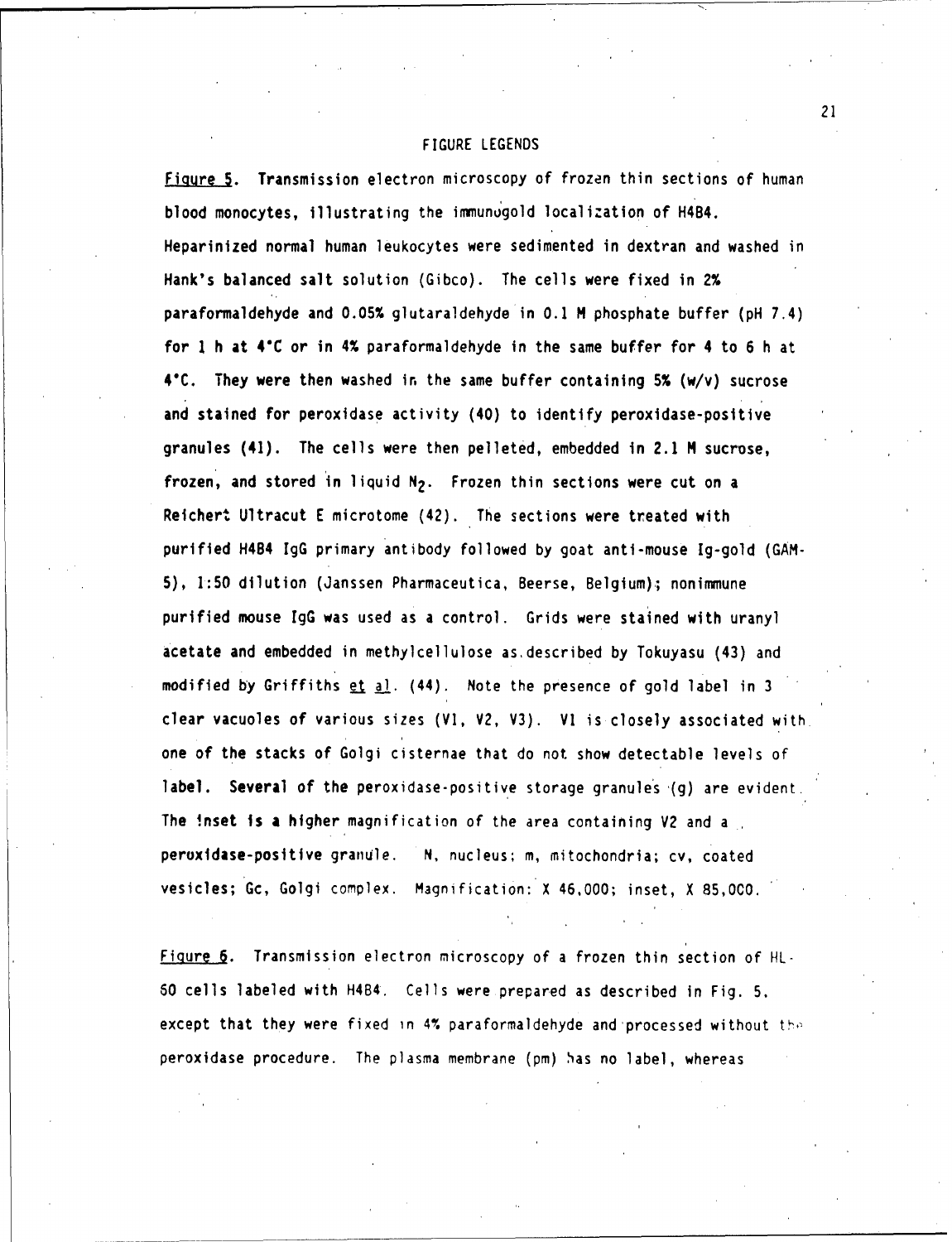abundant label is found in adjacent vacuoles (v), which contain some membranes. A low level of gold labeling is seen in tubular structures (upper right hand corner). Inset: Depiction of another organelle which is frequently labeled in HL-60 cells. These vacuoles contain whorls of membranes (arrows) and are believed to be autophagic vacuoles. N, nucleus, Magnification: X 70,000; inset, X.73,000.

Figure **7.** Imunogold labeling of hLAMP-1 and hLAMP-2 in ultrathin frozen sections of U937 cells incubated with sheep erythrocytes. U937 cells were. incubated for **90** miin at 37'C with sheep erythrocytes coated with rabbit anti-sheep red blood cell antibody. The cells were then washed twice with Hank's solution, fixed in 2% paraformaldehyde for 48 h at 4°C, and embedded in 10% gelatin. Specimen blocks  $(1 \times 3$  mm) were either immediatelyprocessed or stored for 2 weeks at 4C. Specimen blocks were infiltrated with 2.3 M sucrose for **J** h and frozen in liquid propane cooled by a liquid **N2** bath. Sections of approximately **100** nm were cut with a OuPont-Sorvall ultramicrotome at **-110C** and transferred with 2 M sucrose to formvar-coated nickel grids. The grids were incubated in the following reagents (all diluted in PBS), with two to three PBS washes between incubations: 5% NHS with 5% normal goat serum, 30 min; monoclonal antibody H4A3 (A) or H484 (8) **(10** ug/ml), **1** h; and goat anti-mouse Ig coupled to gold particles of 4Onm (A) or 15nm (B) average diameter (Janssen Pharmaceutica, Beerse, Belgium), 90 min. The grids were immersed in 3% glutaraldehyde in **0.1** M cacodylate buffer for 30 min, rinsed and incubated in **1%** osmium tetroxide in **0.1** M cacodylate buffer for 15 min at 4"C. The sections were then embedded in ice-cold 0.5% methylcellulose containing 0.3% uranyl acetate. 'The dried sections were examined with a JEOL CX-1 transmission electron microscope at an accelerating voltage of 60 kV.' Both H4A3 (hLAMP-1) and H484 (hLAMP-2)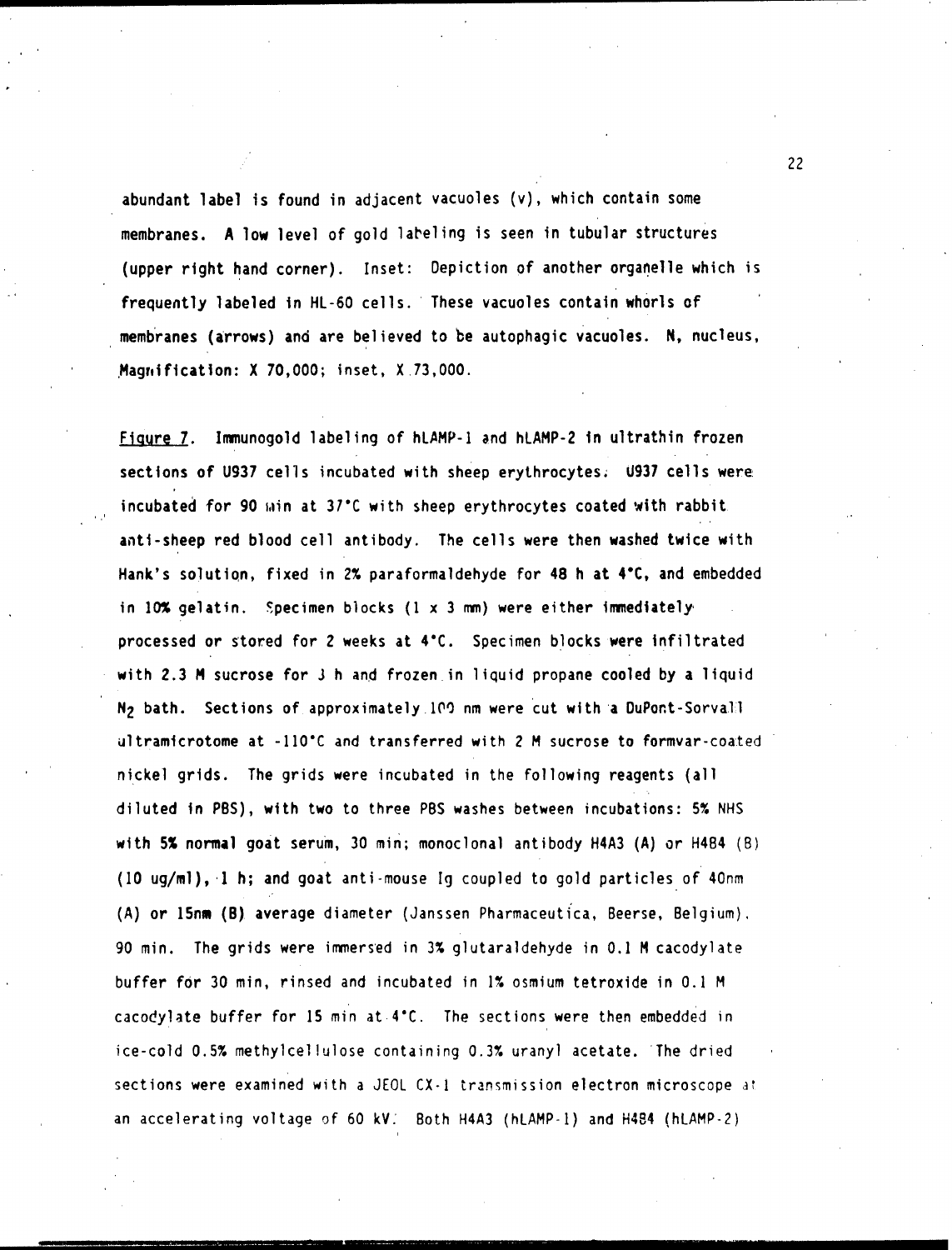antigens were exclusively localized in vacuoles (arrowheads, inset) that resembled the typical lysosomal dense bodies seen in the glutaraldehydefixed conventional ultrathin plastic sections and in secondary lysosomes (arrows) marked by the presence of phagocytosed sheep red blood cells. Gold particles were not detected on other cellular strictures, such as the plasma membrane (pm), nucleus (Nu), endoplasmic reticulum,,Golgi complex, or mitochondria. Some phagosomes (plate A, double arrow) were devoid of gold particles and may represent early prelysosomal phagosomes. Magnification: A, X 13,250 (inset, X 25,000); **8,** X 25,250 (inset, X 26,500).

Figure 8. Flow cytofluorimetric analysis' of the expression of hLAMP and other cell-surface proteins on the plasma membrane of **U937** cells and the effect of PMA. Flow cytofluorimetry was carried out as described under Experimental Procedures. **U937** cells were induced to differentiate into a monocyte pathway by incubation for 24 h at 37%C in C-RPMI with 10% FCS and 1.6 X **10-g** M PMA. **U937** cells **(I** X **106** in 50 Nl of FACS medium) were incubated with 50,ul of a 1/50 dilution of either **H5Gll** (anti-hLAMP-1), H4B4 (anti-hLAMP-2), H4C2 (anti-Mac-1  $\alpha$ ), or H52 (anti-LFA-1 B) ascites fluid and then incubated with 2.5 ug of fluorescein isothiocyanate-conjugated rabbit anti-mouse antibody in 50 ul FACS medium. The fluorescence signal without primary antibody (AUTO) was identical to that obtained' with nonrelevant control antibody. The arrowhead indicates the position of the negative fluorescence gate, and the % values represent the fraction of cells with a fluorescence intensity greater than the value of the negative gate.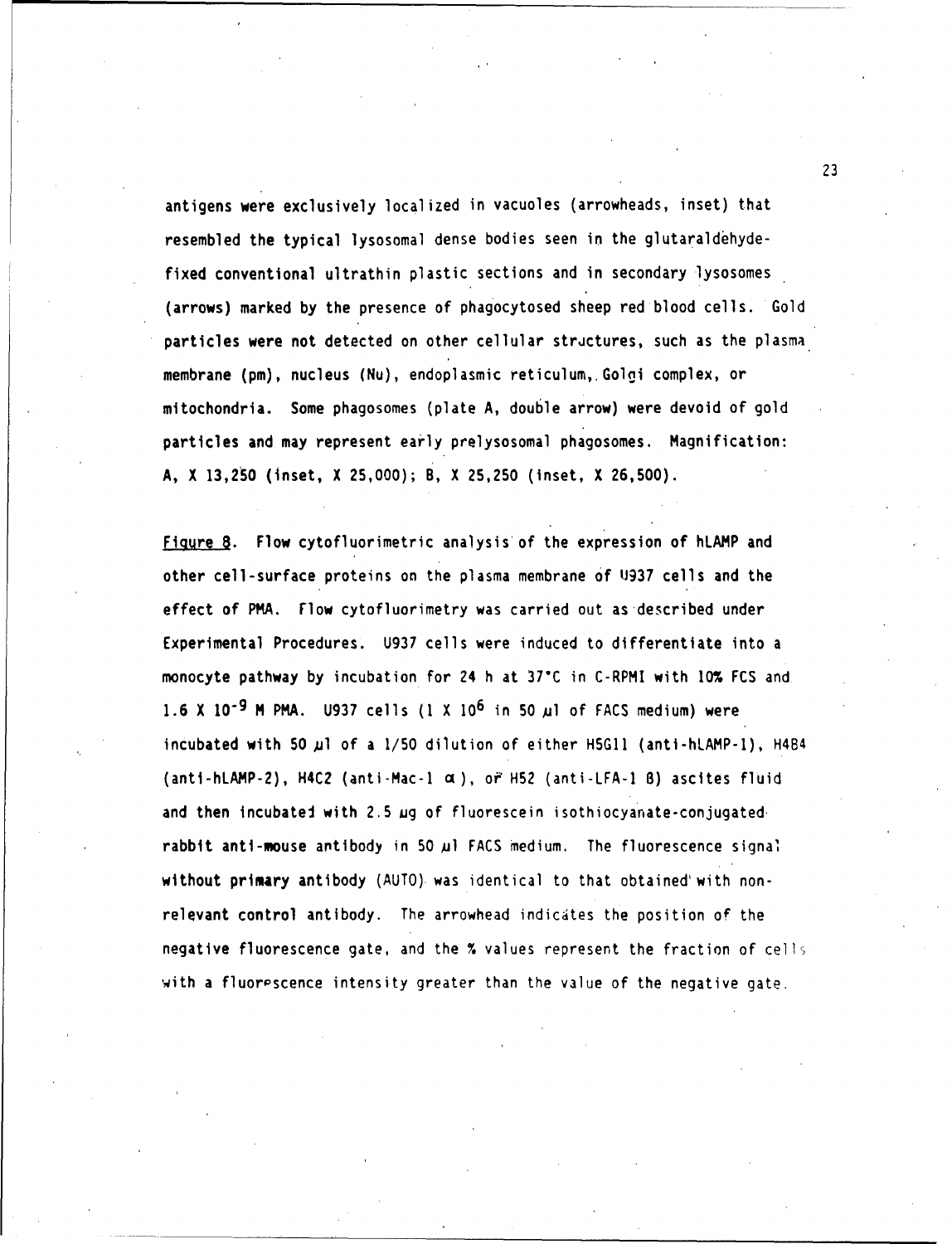#### REFERENCES

- **1.** Burnside, J., and Schnieder, 0. (1982) Biochem. **J.** 204, 525-534
- 2. Yamamoto, K., Ikehara, Y., Kawamoto, **.. ,** and Kato, K. (1980) **•.** Biochem. **87,** 237-248
- **3.'** Chen, J.W., Murphy, T.L., Wil'1ingham, M.C., Pastan, **I.,** and August, J.T. (1985) **1.** Cell Biol. **101,** 85-95
- 4. Chen, J.W., Pan, W., D'Souza, M.P., and August, J.T. (1985) Arch. Biochem. Bioohys. 239, 574-586
- 5. Chen,,J.W., Chen, G.L., D'Souza, M.P., Murphy, T.L., and August, J.T. . (1986) Biochem. Soc. Symp. 51, 97-112
- 6. Lewis, V., Green, S.A., Marsh, M., Vihko, P., Helehius, A., and Mellman, I. (1985) *J.* Cell Biol. 100, 1839-1847
- 7 Barriocanal, J.G., Bonifacino, J.S., Yuan, L., and Sandoval, I.V. (1986) **B.** Biol. Chem. 261, 16755-16763
- 8. Lippincott-Schwartz, J., and Fambrough, D.M. (1986) *J. Cell Biol.* 102, 1593-1605
- 9. Lippincott-Schwartz, J., and Fambrough, D.M. (1987) Cell 49, 669-677
- 10. Reggio, H., Bairton, **0.,** Harms, R, and Louvard, **0.** (1984) **•.** Cell Biol. .99, 1511-1526
- 11. Hughes, E.N. and August, J.T. (1982) J. Biol. Chem. 257, 3970-3977
- 12. D'Souza, M.P., and August, J.T. (1986) Arch. Biochem. Biophys. 249, 522-532
- 13. Dennis, J.W., Laferte, S., Waghorne. C.. Breitman, M.L., and Kerbel, R.S. (1987) Science 236, 582-585
- 14. J.W. Chen, Y. Cha, K.U.'Yuksel, R.W. Gracy, and J.T. August. (1988) Biol. Chem., in pres:
- 15. Ho, M.K., and Springer, T.A. (1983) J. 8iol. Chem. 258, 636-642
- 16. Viitala, J., Carlsson, S.R., Siebert, P.D. and Fukuda, M. (1988) Proc.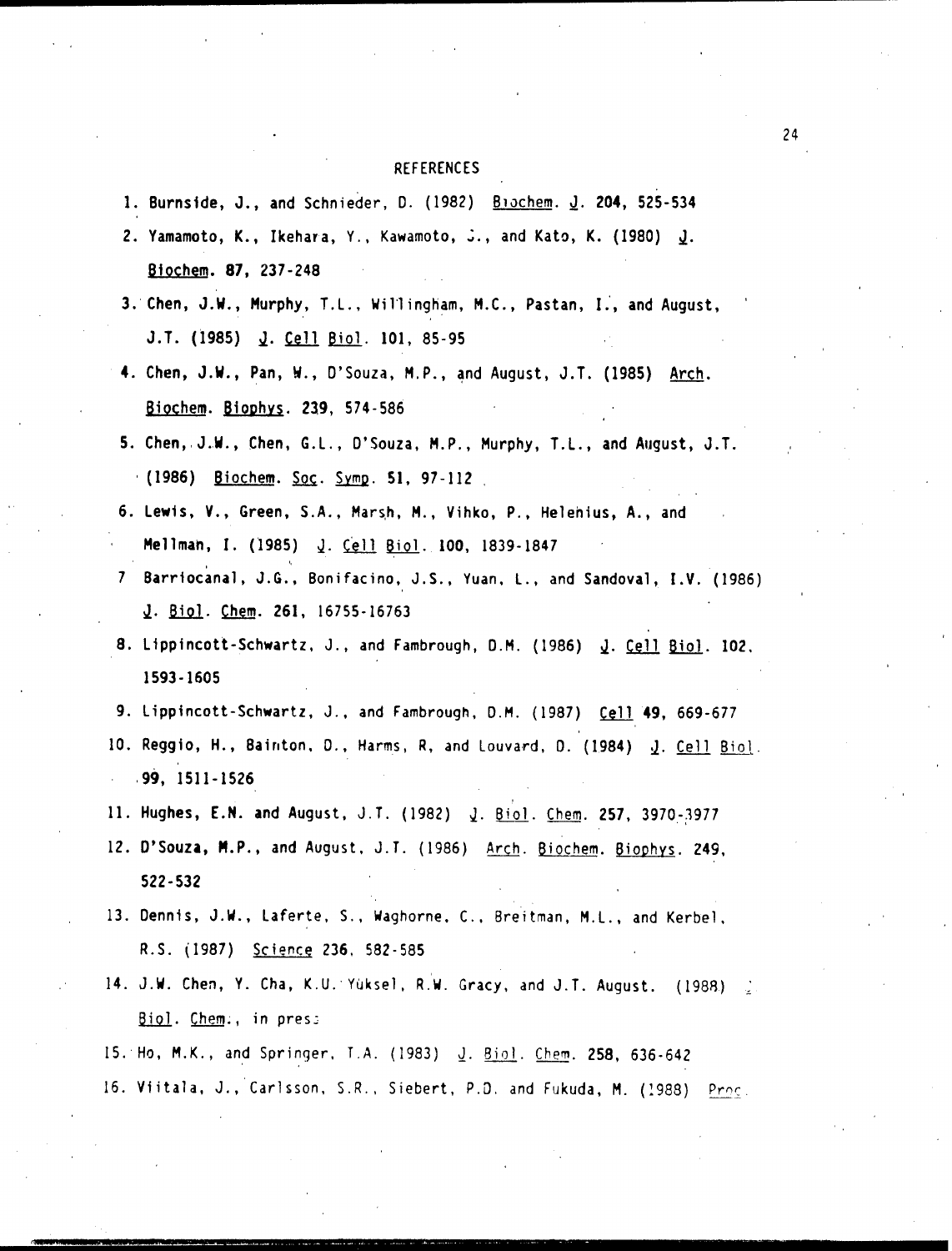#### Natl. Acad. Sci. **USA,** in press

17. Fukuda, M. (1985) Biochim. Biophys. Acta 780, 119-150

18. Boyum, A. (1969) Scand. **1.** Clin. Lat. Invest. 21, 77-89

- 19. Pertoft, H., Johnsson, A., Warmegard, B., and Seljelid, R. (1980) **1.** Immunol. Methods 33, 221-229
- 20. Kaplan, M.E., and Clark, C.  $(1974)$  *J.* Immunol. Methods 5, 131-135
- -21. Murphy, T.L., and August, J.T. (1986) in Cell Fusion: Gene Transfer and Transformation (Beers, R.F., Jr. and Bassett, E.G., eds.), pp. 325- 343, Raven Press, NY
- 22. Hildreth, J.E.K., and August, J.T. (1985) J. Immunol. 134, 3272-3280
- 23. Makgoba, M.W., Hildreth, J.E.K., and McMichael, A.J. (1983) Immunogenetics **17,** 623-635
- 24. Deschamps, J.R., Hildreth, J.E.K., Oerr, **D.,** and August, J.T. (1985) Anal. Biochem. 147, 451-454
- 25. Hughes, E.N., and August, J.T. (1981) J. Biol. Chem. 256, 664-671
- 26. Laemmli, U.K. (1970) Nature (Lond.) 227, 680-685
- 27. Bonner, W.M., and Laskey, R.A. (1974) Eur. **1.** Biochem. 46, 83-88
- 28. Kohn, J., and Wilchek, M. (1982) Biochem. Biophys. Res. Commun. 107. 878-884
- **29.** Morrlssey, J.H. (1981) Anal. Biochem. 117, 307-310
- 30. Hewick, R.M., Hunkapiller, M.W., Hood, L.E., and Dreyer, W.J. (1981)  $\frac{1}{2}$ Biol. Chem. 256, 7990-7997
- 31. Hunkapiller, M.W., and Hood, L.E. (1983) Science 219, 650-659
- 32. Cleveland, D.W., Fisher, S.G., Kirschner, M.W., and Laemmli, U.K. (1977, *<u>J. Biol. Chem. 252, 1102-1106</u>*
- 33. Hunter, W.M. (1967) in Handbook of Experimental Immunology (D.M. Weir. ed.), pp. 608-692, F.A. Davis, Philadelphia
- 34. Naiem, M., Gerdes, J., Abdulaziz, Z., Sunderland, C.A., Allington, M.J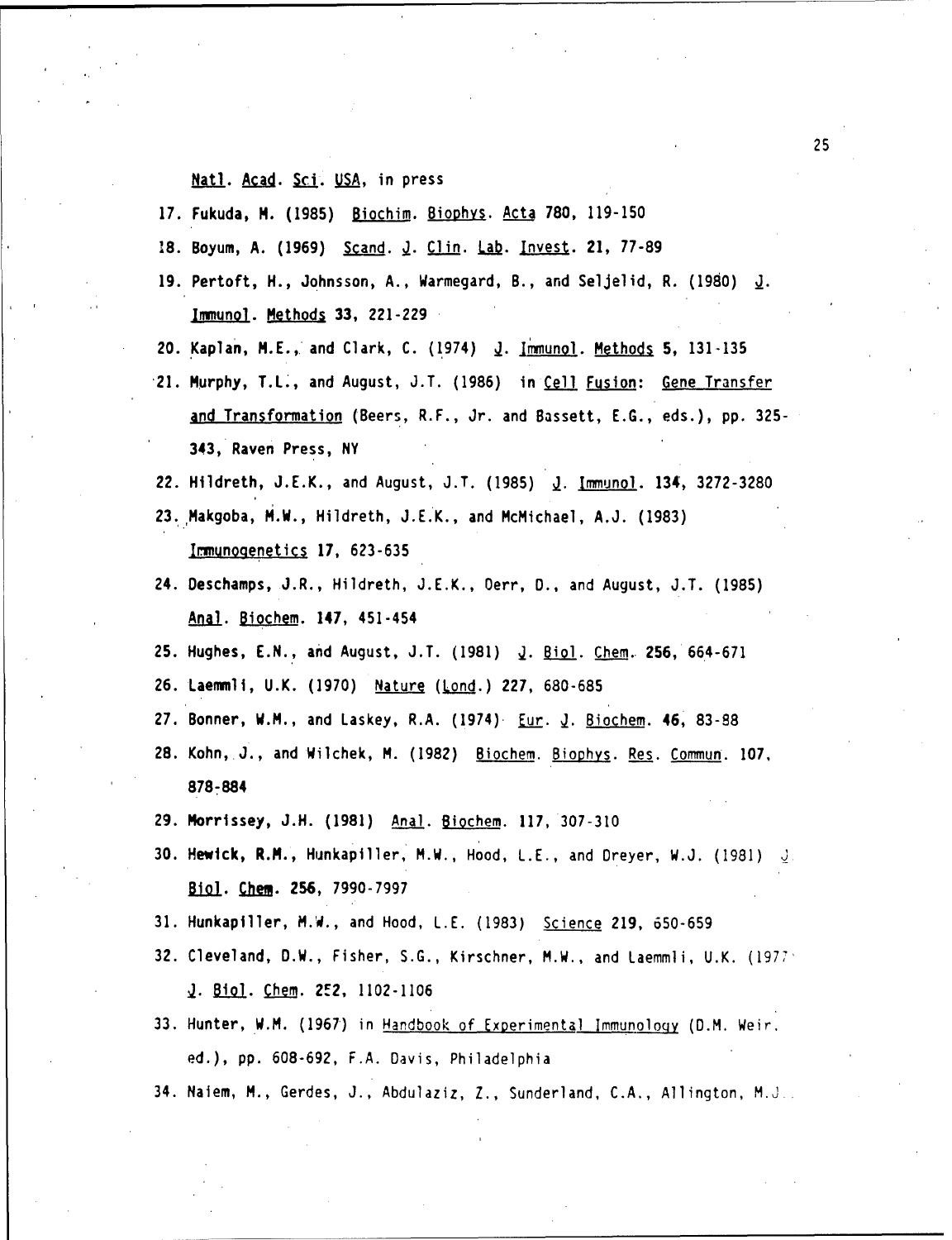Stein, H., and Mason, D.Y. (1982) *J. Immunol. Methods* 50, 145-160

- 35. Zelenin, A.J. (1966) Nature (Lond.) 212, 425-426
- 36. Chandrarajan, J., and Klein, L. (1975) Anal. Biochem. 69, 632-636
- 37. Hughes, E.N., Colombatti, A., and August, J.T. (1983) *J. Biol. Chem.* 258, 1014-1021
- 38. Lipman, D.J., and Pearson, W.R. (1985) Science 227, 1435-1441
- 39. Tarentino, A.L., and Maley, F. (1974)  $J.$  Biol. Chem. 249, 811-817
- 40. Graham, R.C. Jr., and Karnovsky, M.J. (1966) J. Histochem. Cytochem. 14, 291-302
- 41. Nichols, B.A., and Bainton, D.F. (1973) Lab. Invest. 29, 27-40
- 42. Stenberg, P.E., McEver, R.P., Shuman., M.A., Jacques, Y.V., and Bainton, D.F. (1985) <u>J. Cell Biol</u>. 101, 880-886
- 43. Tokuyasu, K.T. (1983) *J. Histochem. Cytochem.* 31, 164-167
- 44. Griffiths, G., McDowall, A., Back, R., and Dubochet, J. (1984) <u>J</u>. Ultrastruct. Res. 89, 65-78
- 45. Bainton, D.F. (1988) [xp. Hematol. 16, 150-158
- 46. Santos, M.J., Imanaka, T., Shio, H., Small, G.M., and Lazarow, **P.B.** (1988) Science, in press
- 47. Griffiths, G., and Hoppeler, H. (1986) J. Histochem. Cytochem. 34, 1389-1398
- 48. Howell, K.E., Pouter-Carlson, U., Devaney, E., Luzio, J.P., and Fuller, S.D. (1987) J. Cell Biol. 44, 318-327
- 49. Rovera, G., Santoli, **D.,** and Damsky, C. (1979) Proc. Natl. Acad. Sci. USA 76, 2779-2783
- 50. Harris, P., and Ralph, P. **(1985)** J. Leukocyte Biol. 37, 407-422
- 51. Springer, T., Galfre, G., Secker, D.S., and Milstein, C. (1979) Eur. J Imrun **n1.** 9, 301-306
- 52. Buys, S.S., Keogh, E.A., and Kaplan, J. (1984) Cell 38, 569-576